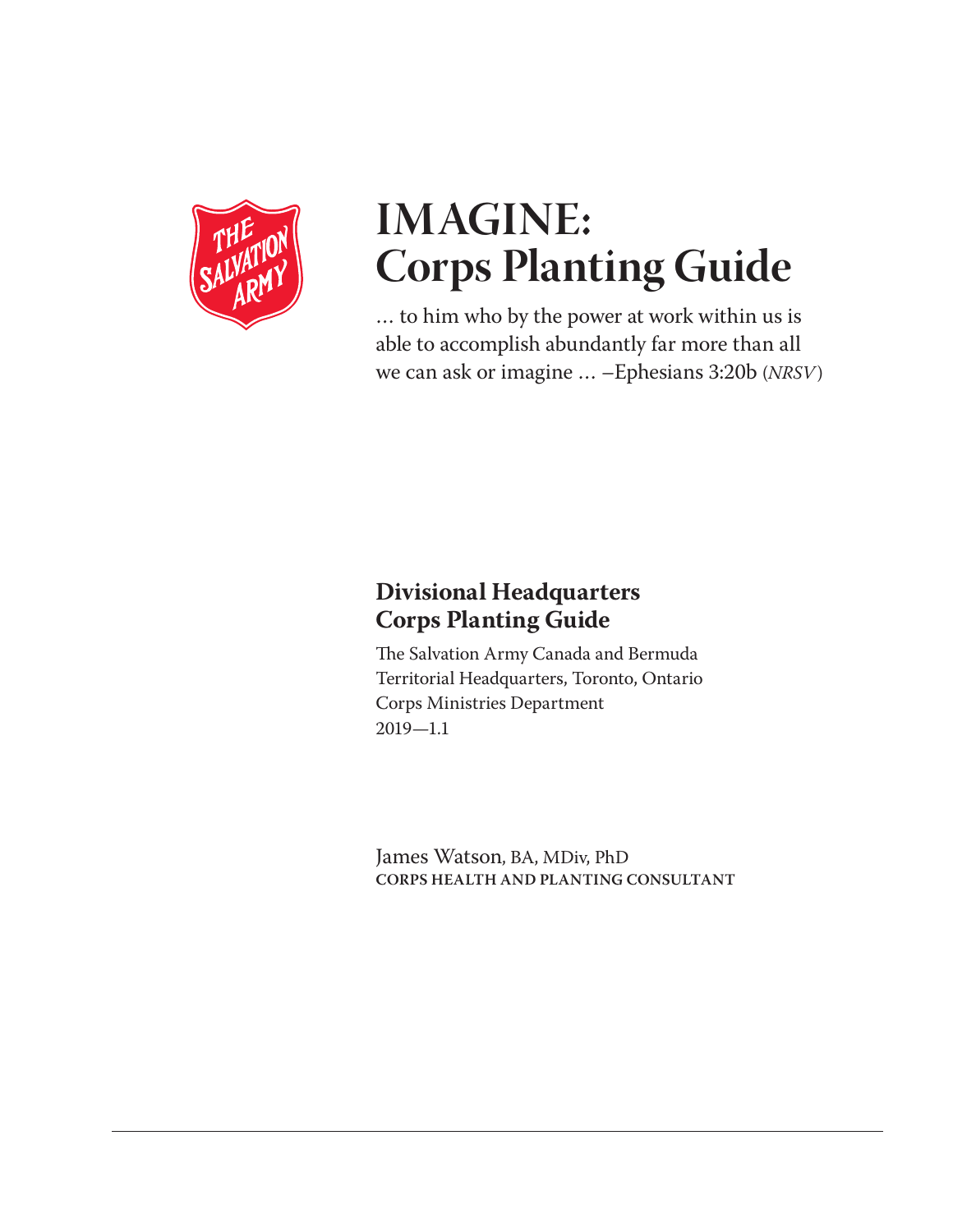### Acknowledgements

"*But thanks be to God, who gives us the victory through our Lord Jesus Christ.*" –1 Corinthians 15:57 (NRSV)

The courage of leaders who have taken risks to try new things has been incredible. It would require the writing of a history to account for the variety of new initiatives which were either started or sustained. The cast of characters for each new venture includes officers, soldiers, adherents and friends in a diversity of communities across the Territory. While it is not possible here to acknowledge each person by name, those remarkable stories should be noted.

In recent years, many Territorial, divisional and corps leaders have shared from their experience. Previous work and a printed manual provided by Terry Wiseman must be recognized for shaping much of the current healthy frameworks for planting and providing a launching off point for further development of Territorial vision. Significant conversations with Commissioner Floyd Tidd, Colonel Don Copple, Colonels Lee and Debbie Graves, Lieutenant Colonel Junior Hynes, Lieutenant Colonels Fred and Wendy Waters, Lieutentant Colonels David and Marsha Jean Bowles and Lieutenant Colonel Jim Champ have been formative for many of the ideas regarding how planting can take place within our Territory. Major Doug Binner contributed to shaping of the current vision with facilitation and feedback provided by Dr. Ron Bonar. The work of many planters in the past decades and their willingness to share from their experiences, both the excitement of success and the difficult learning from failure, is greatly appreciated.

A round table on planting was convened in 2014 and the contributions of the following participants should be mentioned: Lieutenant Colonel Junior Hynes, Major Everett Barrow, Majors Les and Cathy Burrows, Majors Murray and Annetta Jaster, Majors David and Donna Kennedy, Majors Danny and Lori Pinksen, Majors Mike and Karen Puddicombe, Major Brian Venables, Majors Mark and Isobel Wagner and Lieutenant Colonels Fred and Wendy Waters.

Many leaders have been willing to provide feedback on the current manual and their contributions are gratefully acknowledged: Major Doug Binner, Major David McNeilly, Majors Ron and Toni Cartmell, Major Stephen Court, Majors Grant and Lauren Effer, Lieutenant-Colonel Eddie Vincent, Major Sandra Stokes, and Major Shawn Critch (with the Divisional Executive Board of the Prairies Division).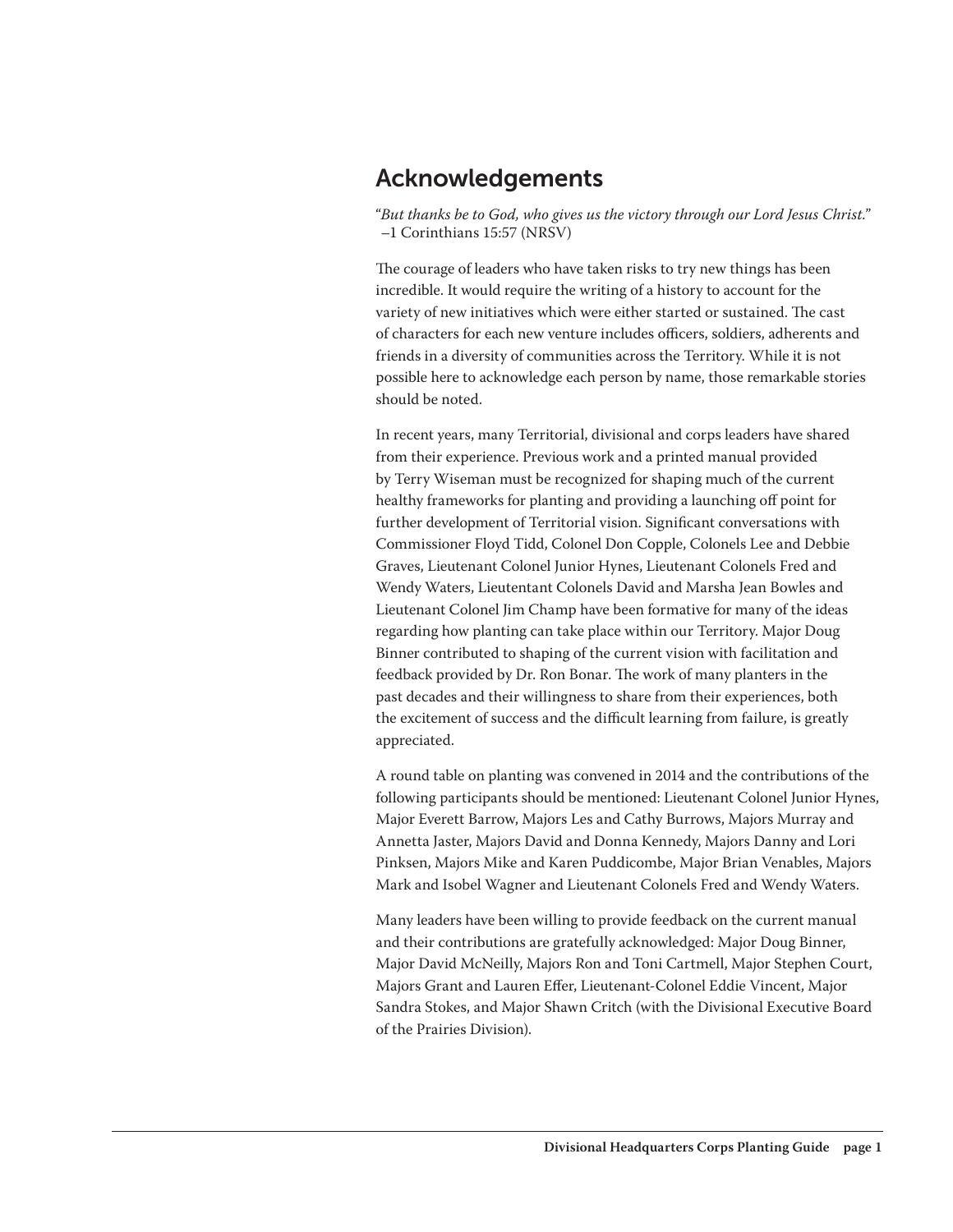### Index

Acknowledgements*—page 1*

Index*—page 2*

Introduction*—page 3*

Where to Start?*—page 6*

Discernment of Corps Planting Opportunities*—page 7*

Finance*—page 10*

Personnel*—page 13*

Supervision of Corps Plants*—page 15*

Overview of Planting Process and Key Milestones*—page 17*

Developments in Territorial Strategy*—page 19*

Annotated Bibliography*—page 21*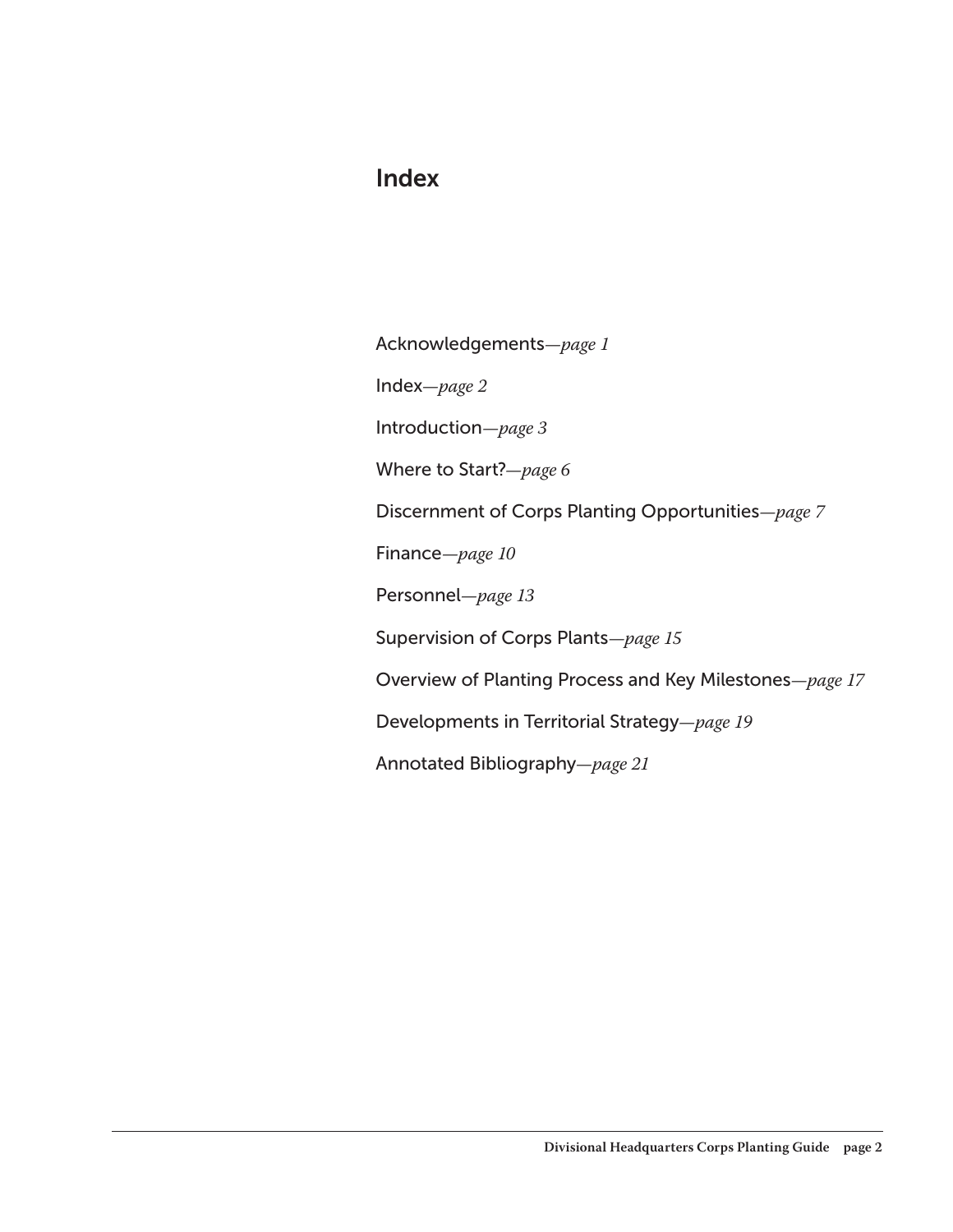# Introduction

This manual seeks to respond to two basic questions about planting new corps: "*Why?*" and *"How?"* The "why" of mission is important but can easily be missed in the excitement and urgent activity of planting. Taking time to reflect on the reasons for engaging in this area of ministry generally requires exploring the pragmatic necessity and theological priority. Clarity on these issues provides assistance in the process of forming new congregations. "How?" is generally the first question asked when someone presents the dream of a new corps. Having a reasonable pathway for development of new initiatives can help reduce the stress (and hopefully the risk) always present in the launching of new things. Providing some options for engaging in a process, while allowing for customization for the specific community and leadership can enable good communication and shared investment in our very interconnected Territory. The goal of this manual is to blend both the reflective and pragmatic to encourage further participation in God's mission to "Whosoever."

#### Why Plant? *A Natural Response to God's Mission*

Since the resurrection of Jesus, congregations have developed to allow people to worship together, to provide mutual discipleship and work together to further the *missio Dei*. While the book of Acts depicts the early beginnings of many new congregations throughout the Middle East, Asia, Africa and Europe; it is the pattern of Jesus gathering disciples together and sending them out (e.g., Luke 10) which established what we now commonly call "church planting" in evangelical circles. From the beginning, The Salvation Army as a movement quickly adapted to many different mission environments as corps were established on the frontlines of spiritual battle in an increasing number of countries and regions. To develop new initiatives which can form into congregations is to simply follow in the footsteps of those who have gone before us.

#### *Strategically Establishes Congregational Presence*

As communities and their social issues are reviewed within a division, it may become clear that there is a community which should have a congregational expression of The Salvation Army. Community change is significant in modern times and strategic engagement needs to keep pace. There may be a community which had a corps which has now closed. It could be a growing area with few churches. The geography of a particular neighbourhood may make it difficult for residents to travel to a nearby corps (or other Christian congregation). The social issues of a particular community may create an obvious case for the presence of The Salvation Army. Prayerful leaders may have identified an area which God is calling people to form spiritual community and engage in mission. Any of these reasons have been grounds for considering the development of a new corps.

**STORIES:** Two examples of very different expressions of Salvation Army corps plants in the same urban region for strategic reasons are 614 Vancouver and The Willows Community Church. 614 Vancouver was birthed in the prayers of then Divisional Commander Don Copple and young officers Stephen Court and Danielle Strickland. They discerned the need for the Army's presence in Vancouver's Downtown Eastside with its reputation as Canada's poorest postal code. The street level, front lines activity of the initial planting team led to extensive leadership development for city core, urban ministry. For The Willows, DHQ asked Bob and Penny Armstrong to plant in the newly developing suburban community of Langley—it was so new that just finding meeting space was improvised (city council building and a barn) until a new public school was built which could host a worshipping group. 614 Vancouver developed with a strong focus on urban poverty while The Willows engaged their middle class neighbours in worship and mission.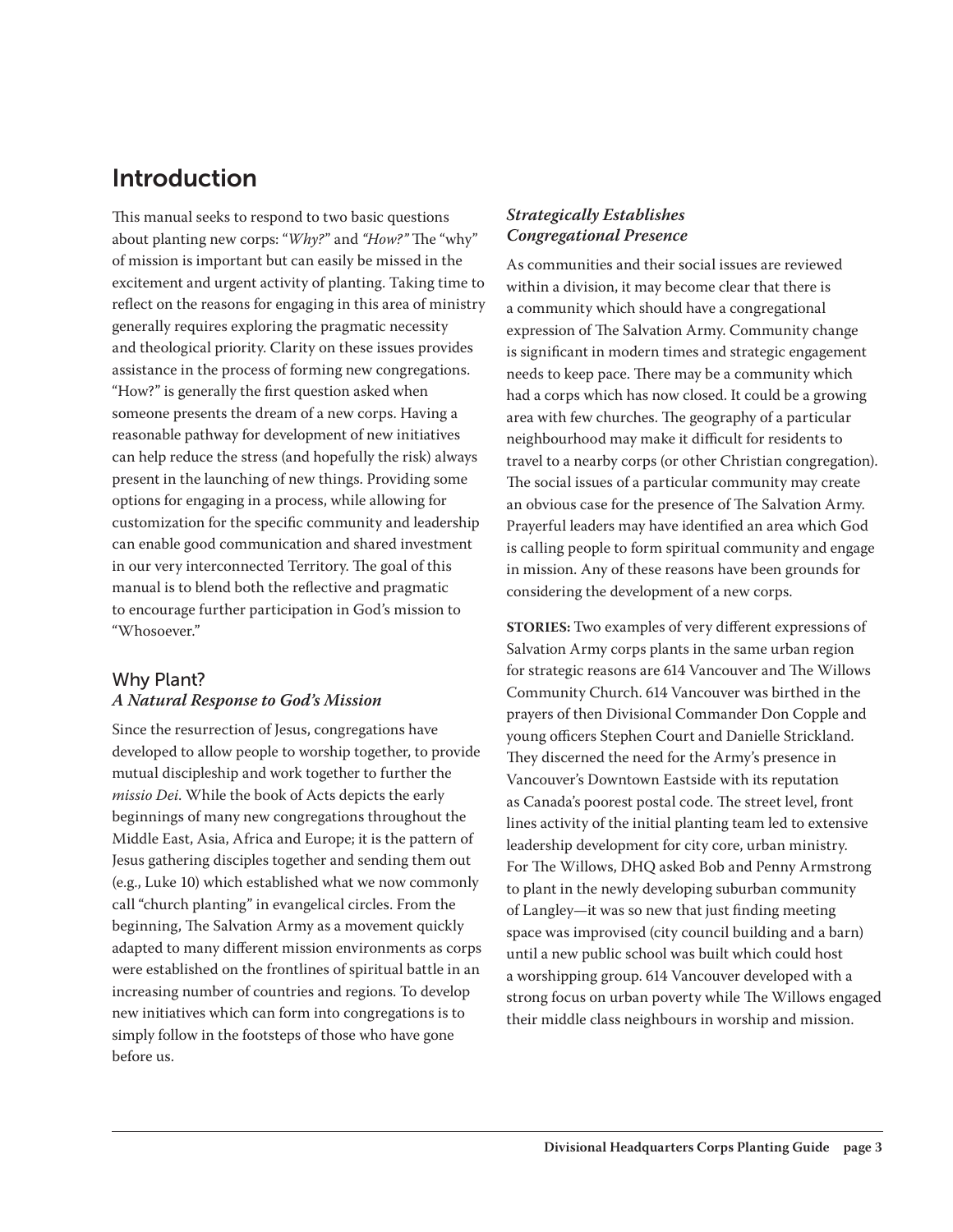#### *Emerges Organically from Integrated Mission*

Emphasis on spirituality and relationships can lead to the development of a spiritual fellowship. This can happen through a community centre, addictions recovery centre, meeting basic needs or community relationship building of any kind. Small discipleship groups can sometimes develop into chapels, outposts or plants. Discernment of the opportunity that is emerging and an effective response can lead to a new corps.

#### *Response to Leaders, Corps or Community*

An established corps may identify certain leaders who could form a new corps, or recognize that some of their soldiers are active within a neighbouring community or discern an opportunity to multiply their ministry. Ideally, participation in a plant can re-energize corps for their own mission and inspire them to engage fully in some of the activities which are necessary for a plant (understanding the community, building relationships, evangelism/discipleship, leadership development). Sometimes key community members will ask for discipleship or a Bible study or more generally for "The Salvation Army" and reflection on the actual request and the extent it represents a genuine "Macedonian call" leads to a new initiative. Historically, outposts were developed with substantial lay leadership under officer supervision to enable ministry in new communities adjacent to an established corps.

#### *Innovation*

Innovation is a significant, Territorial value which is necessary to respond to the rate of change in society. Planting can provide an opportunity to experiment with addressing change in local communities and finding new ways of sharing the gospel with people who might otherwise be overlooked or neglected. The concern is that change is happening so quickly in our societies that there must be constant investment in people who are willing to try new things. Not all new experiments work out the way they were intended, but they can still be learning experiences. The most successful plants continuously learn and adapt. While all congregations must learn how to evaluate ministry and adapt, it is generally faster (and possibly less stressful) to start something new than to introduce radical change to an established congregation. One of the challenges in innovation is sharing what is being learned (particularly between divisions).

#### *Leadership development*

New initiatives can be very attractive to adventurous individuals. The idea of starting something new can inspire mission engagement in ways difficult to replicate in established settings. Effective leadership development in established corps can multiply available workers and they will then need opportunities to exercise their gifts. Normally, corps plants desperately need ministry leaders and this scenario can create opportunities for people to step into new responsibilities, perhaps with more urgency than in long established ministry settings. It is common for people who have had the experience of starting a new corps to reflect on what was learned in that setting for years to come and can provide a touchstone for their understanding of ecclesiology and mission.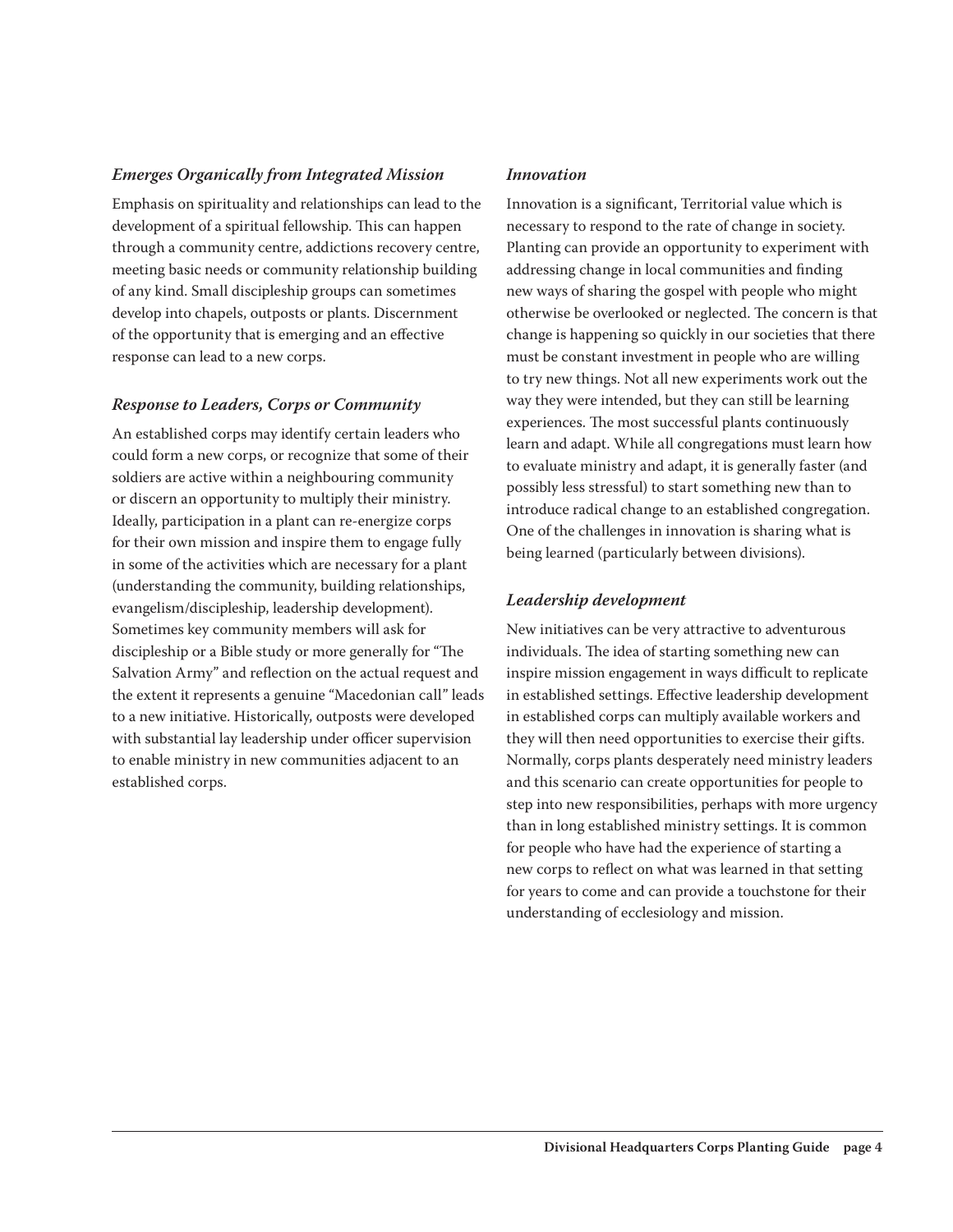**STORY:** Khi Community Church in Milton, ON (west of Mississauga) was started with the support of young leaders from Mississauga Temple. The focus on developing strong relationships and community engaged ministry in Milton during an era when the population of the small city doubled in size was an intense environment. Many of the founding families remain at the corps but also maintain connections with Mississauga Temple. Officers who credit their experience in the Khi Community Church plant as being formative, mention the opportunities provided to them by the planting officers, Bill and Debra Blackman.

#### *Establishes New Ministries and Refreshes the Territory*

Some corps do reach the end of their life cycle. It may be that numbers have dwindled and the remaining people are no longer able to sustain ministry or the community may have changed dramatically. New corps are needed to enhance the mission in communities and to create opportunities for spiritual growth and leadership development. At times "pruning and planting" is needed to generate healthy options. The primary point is not to create a stronger organization or institutional presence but the reality is that investing in mission opportunities and encouraging leaders to take risks for the sake of sharing the love of Jesus has the side-effect of increasing spiritual vitality and organizational capacity.

**STORY:** While corps presence had disappeared from the Mount Pleasant neighbourhood (Vancouver) many years prior, DHQ asked Jonathan and Carla Evans to develop a new corps which could integrate with the significant community ministry (centered out of the Vancouver Community and Family Services building). The high degree of secularity of Vancouver and family needs influenced by high housing costs created a challenging environment, an integrated approach assisted both community connections and sustainability.

#### *How* **can We Plant?**

While the theology for mission will be integrated into the rest of the manual, the primary focus in the following pages will be on addressing the question: "How?" The intent is to offer options for intentionally thinking through the process of discernment, planning and implementation. Salvationists are people of action. It is a gift of The Salvation Army to the broader "Church" and to the world as a whole. Encouraging leaders to take time to reflect, to map out possible process and to discuss with different stakeholders the dream (and action plan) can be challenging. Planters who have worked through the planning process generally can better communicate with different interested parties (including Divisional Headquarters and Territorial Headquarters) and decrease some tensions through monitoring and adapting their plan. While planters (and their teams) need to take primary ownership for the dream and the developmental pathway of the new initiative, staff from the Divisional Headquarters and Territorial Headquarters can offer encouragement and facilitate certain parts of the discernment and planning process.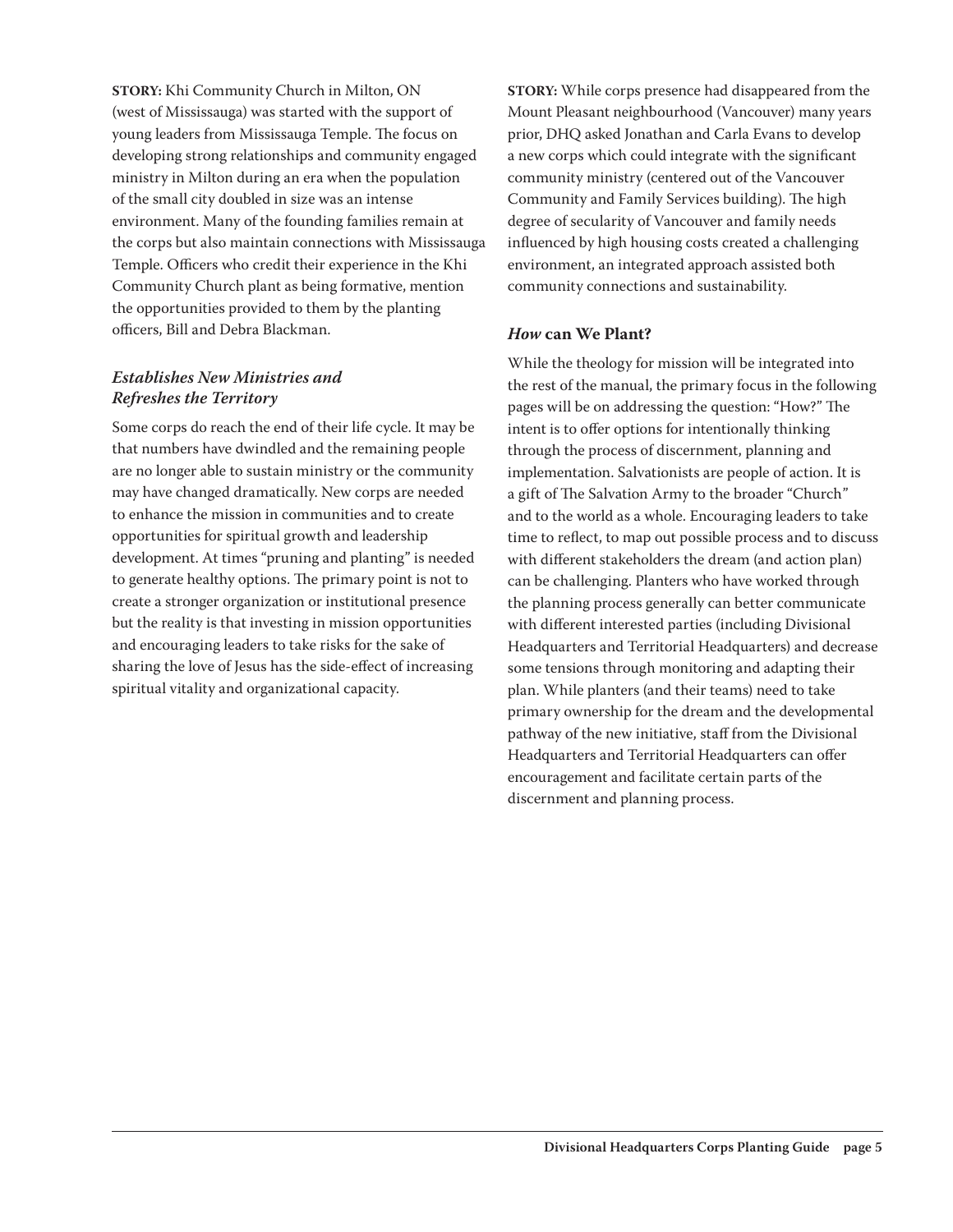### Where to Start?

In general, the initial process is: dream, pray and converse. If the dream starts on the front lines, either ministry unit leads or divisional staff should become engaged in discussion. If the dream starts in the divisional offices, then some local partners will need to be recruited for discernment and engagement. Corps Ministries Department staff from Territorial Headquarters are available to contribute specialized expertise, and if they have tracked with several corps plants, then offer the organizational learning of previous experience. Shortly into the conversation phase, there is generally a need to clarify the discernment process for imagining how the new plant could develop.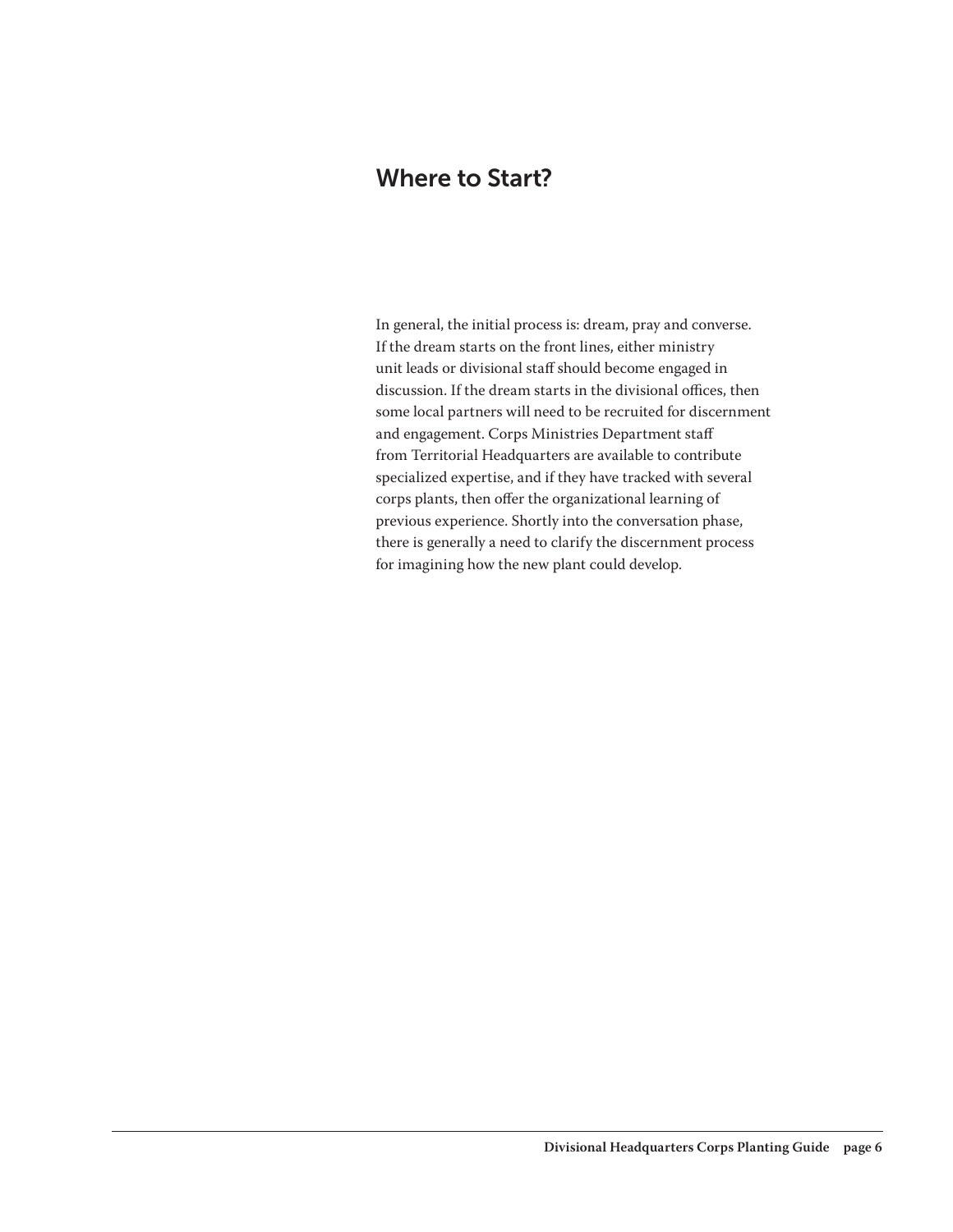# Discernment of Corps Planting Opportunities

While every plant has a unique history, there have been some patterns in discerning opportunities.

**Frontline Recommendations**—Leaders of ministry units may discern God at work and request exploration of further development.

**Local Partnership**—A local partnership of ministry units (corps and/or social service) may identify a potential opportunity.

**Mother Corps**—A corps may develop a ministry which either is organized as an outpost or has potential to develop into a corps. Care should be given to be attentive to the mission development of the mother corps beyond just the plant to ensure good recovery.

**Second Congregation**—At times it may be recognized to be a strategic advantage for the local ministry to organize a second service that addresses particular needs (a different time, location or approach to congregational life, worship and mission). The second congregation may use the same facilities as the mother corps, meet at a different site locally or be in a different community but remain connected as a circuit or network. Generally the advantages are efficiencies in shared administration, personnel or other cost savings with increased mission outcomes.

**Replanting**—A declining corps is intentionally closed for a period of time (generally several months or a year), with that time spent in realigning the focus and retraining for a different form of congregational expression which can have positive impact on the local community. It can be quite difficult to shift the overall focus and expectations of an established congregation.

**Social Service**—A plant may emerge from a social service ministry unit through their chapel or spiritual formation services. Generally new plants have formed when the potential was recognized and leadership designated to the congregational development process.

**Integrated Mission**—Building relationships within the community through visitation, advocacy and projects of common interest can naturally lead into a situation where spiritual fellowship and intentional discipleship develops. Review of initiatives may reveal an opportunity—an integrated mission initiative where relationships and spiritual conversations are developing.

**Divisional Strategy**—Leaders within Divisional Headquarters may identify under-reached/under serviced communities, neighbourhoods or regions where former ministry units had closed or opportunities where current ministry provides a good reputation and significant relationships which could best be served by the "wraparound" support and transformative community provided by a corps.

**Demographic Trends**—The four main demographic trends which have been used to identify the need for a new corps in a community have been: population growth, poverty, cultural identity and significant community change. Communities with new population growth provide opportunities as it can be difficult for development of new churches to keep pace with municipal growth. Poverty and issues related to poverty are close to the heart of The Salvation Army and also there are personnel (with experience and training) and resources (infrastructure, training) which are particularly relevant. Finding the "East slums of London" within a Bermudian or Canadian town or city has drawn Salvationists into mission activities, and historically new corps have developed.

The cultural makeup of a community has sometimes demanded a particular approach to congregational life which requires adaptation to language or cultural needs. This has been an ongoing theme in the relationship between First Nations people in Canada and The Salvation Army, but it applies to a wide range of cultural communities. While established congregations can become multicultural, immigration flows sometimes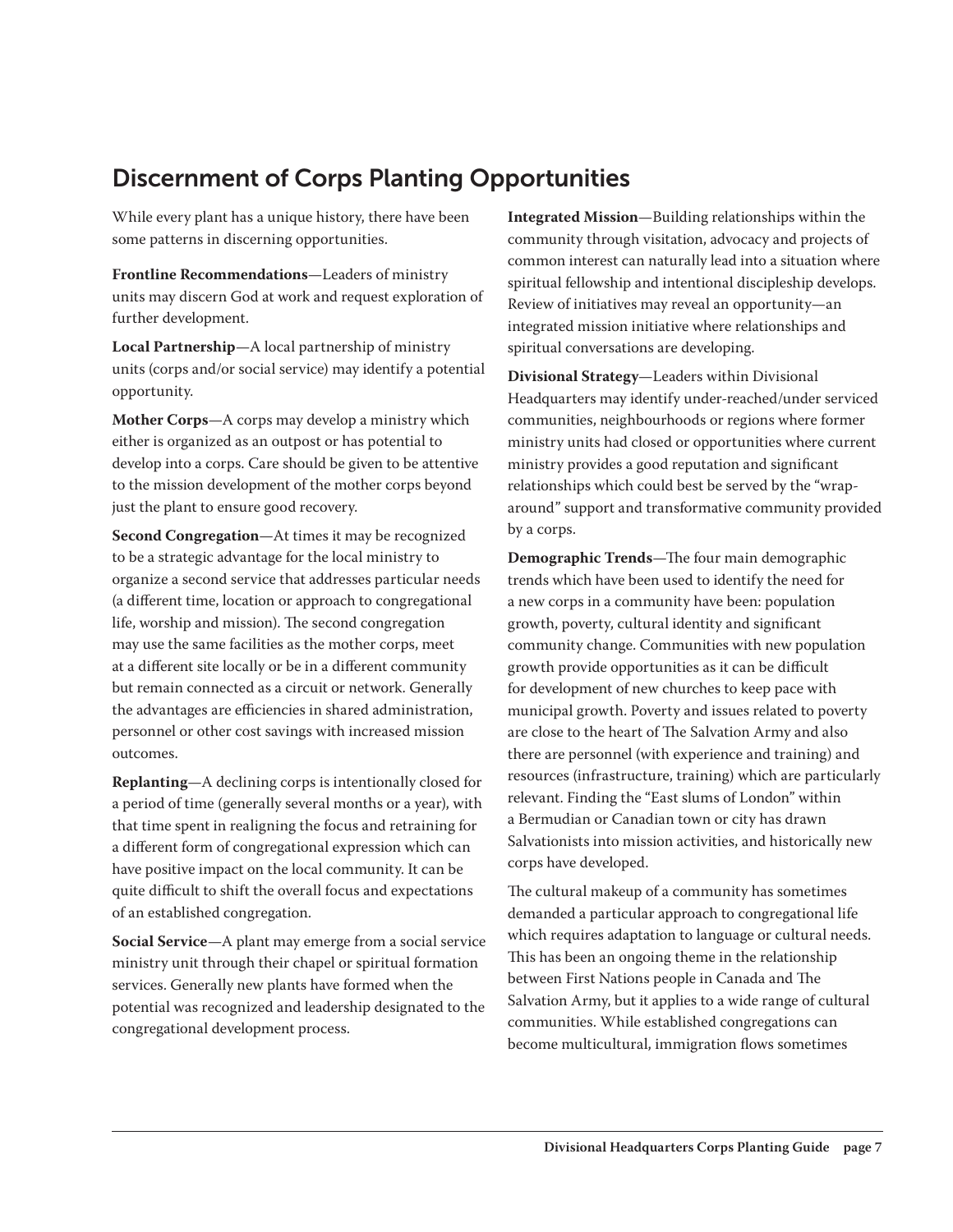require a more immediate response and a corps plant can sometimes provide the flexibility to design an appropriate mission approach. Dramatic change within a short number of years can make a community unresponsive to former ministry models and creates an opportunity for new forms of congregational life.

**Strategic Allocation of Corps Across a Region**—As the map of corps within a division is considered, at times there are obvious gaps. This can be a starting point for conversations with local ministry leaders and exploration of discernment process. Discussions of areas "where The Salvation Army should be" should take into account the public reputation of Salvation Army ministries and local partners. Identifying "hard ground" does not necessarily stop the discernment but instead raises issues which should be considered critically and prayerfully.

#### Divisional Opportunities

While much of the discernment of opportunities requires local insight into the specific community, leaders of Divisional Headquarters or Territorial Headquarters have opportunity to travel to multiple locations and often spot trends or discern opportunities early in the process. A simple diagram for facilitating a local discussion to discern a possible opportunity is provided below ("Discernment of Planting Potential"). The division has significant influence on the process of discerning new opportunities and an obligation to develop a culture of innovation and planting. The Corps Ministries Department is available to assist in these areas or to share from the experience of divisions (or interdenominationally) how planting culture is developed across an organization. A few possibilities are:

**New Initiatives**—Supporting experimental or pilot outreach projects which become opportunities for organizational learning and testing of a new strategy or model in a particular context. These may be led by an officer or led by a soldier with supervision and support from an officer. New initiatives benefit from support from divisional offices and Corps Ministries Department staff may have access to learning or resources.

**Cultivation of Planters**—Providing learning opportunities for recognized planters, asking them to consult on potential planting sites or recommending individuals and couples for assessment as planters can promote planting one of the ministry areas of the division and allow leaders to develop and further explore their gifts.

**Education of Leaders and Local Ministry Units**—Much of our insight into local communities must come from our local leaders; so providing opportunities for their education and development will increase their capacity, and the capacity of the whole Army, to initiate the first steps of discernment and alert divisional leaders to potential.

#### **Expanding Local Capacity for Multiplication**—

Encouraging a "multiplication mindset" across the division can contribute to innovative local initiatives and leadership development. Identifying small groups within a corps which connect with a specific community can be one approach to local leadership multiplication and exploration for multiplication of mission.

**Planting Goals**—Setting specific goals in the divisional strategic plan.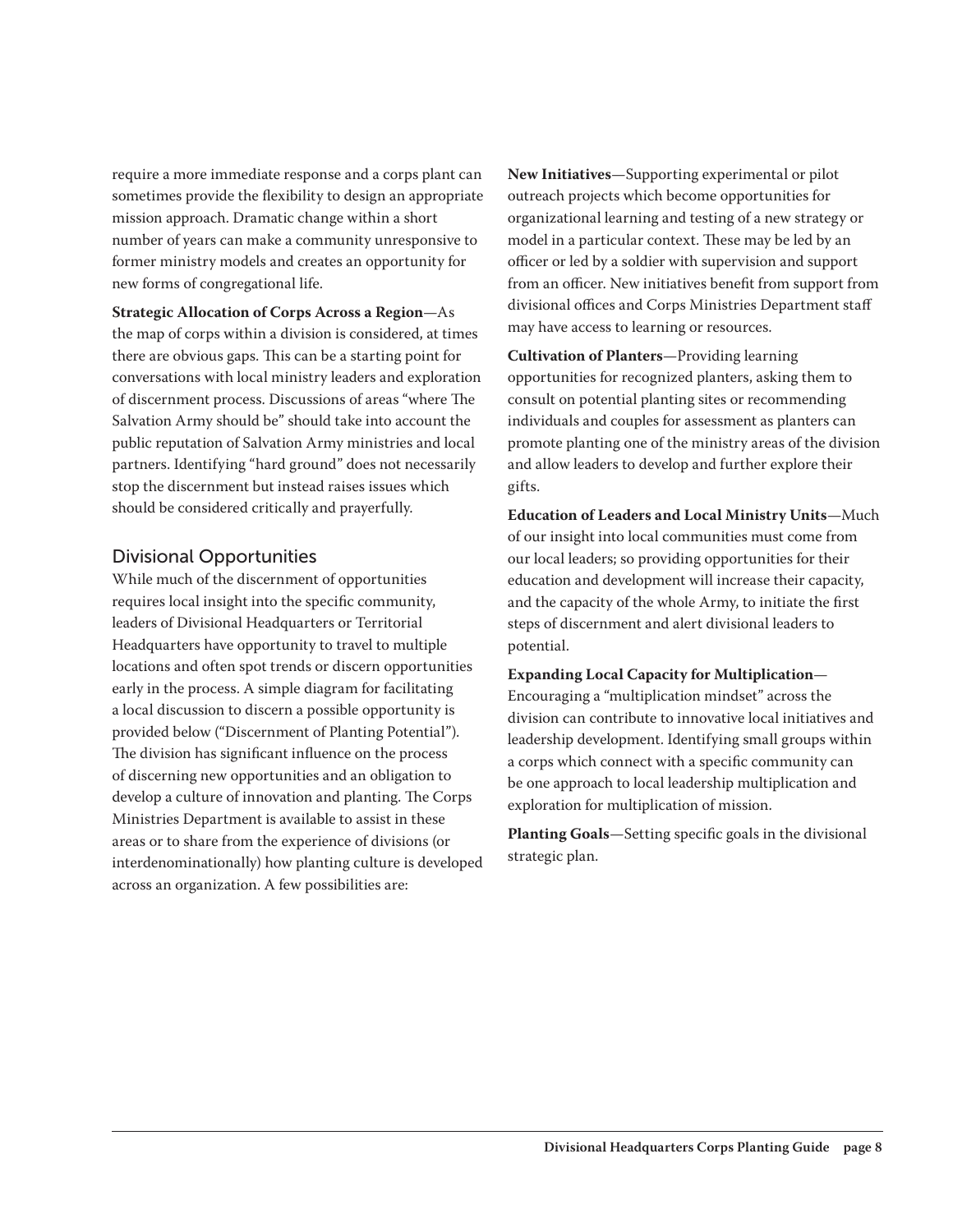#### Discernment of Planting Potential

A highly intentional approach to discerning the potential for a plant can be a shared activity between key stakeholders, strategists and local leaders who are familiar with the social context.Consideration should be given to:

**Prayer**—What spiritual discernment has already taken place? Are there faithful people pointing to examples or indicators of God's leading? Finding significant leaders who have been passionately praying for the local community can be one form of indicator. Hearing accounts of how "God is at work" is another form of indicator. If there are not many clear indicators but there is still interest, organizing intentional prayer and opportunities to listen for the voice of God is essential.

**Planters (team)**—Are there people already involved who have a proven track record or some form of assessment as planters? Many examples of past corps plants were of a key leader or couple but it is ideal if there is a team forming around a common sense of God's leading. Generally speaking, the speed of development to critical mass (ministry capacity and financial sustainability) is increased by the number of soldiers who commit to the plant.

**People/Place**—What is the location or the types of people who are the focal point for the discernment? The opportunity may be discerned through a review of a general area to identify key sites (particular neighbourhood as one example) or identification of relational networks which may be responsive to specific approaches to ministry.

**Partners**—Who are the partners who will support the planting team? There may be very key partners identified (such as a mother corps) or a network of supportive relationships. The roles they might play and the level of interest in the dream will have to be clarified.



**Process—**The fifth addition to the Venn diagram should be "process" (or plan or pathway of development). As ideas and prayerful insights are added to the first four components, some of the next steps should become clear. Where there are gaps in the knowledge or "buy in" from potential stakeholders, steps will need to be taken to explore possibilities, confirm contributions to the dream and mobilize people to participate. While this planning process should be led by the planters/team, others should have opportunity to speak into the information gathering and general discernment to ensure that all four elements are working well together. The process piece should not be introduced in the initial brainstorming as it could be too overwhelming and unclear at that point. If the process can be shaped (over time) into a tentative timeline with significant developmental milestones, it will allow for the planting team to evaluate the reasonableness of their own expectations of themselves as well as allow for input and recommendations from other stakeholders (such as Divisional Headquarters and Territorial Headquarters).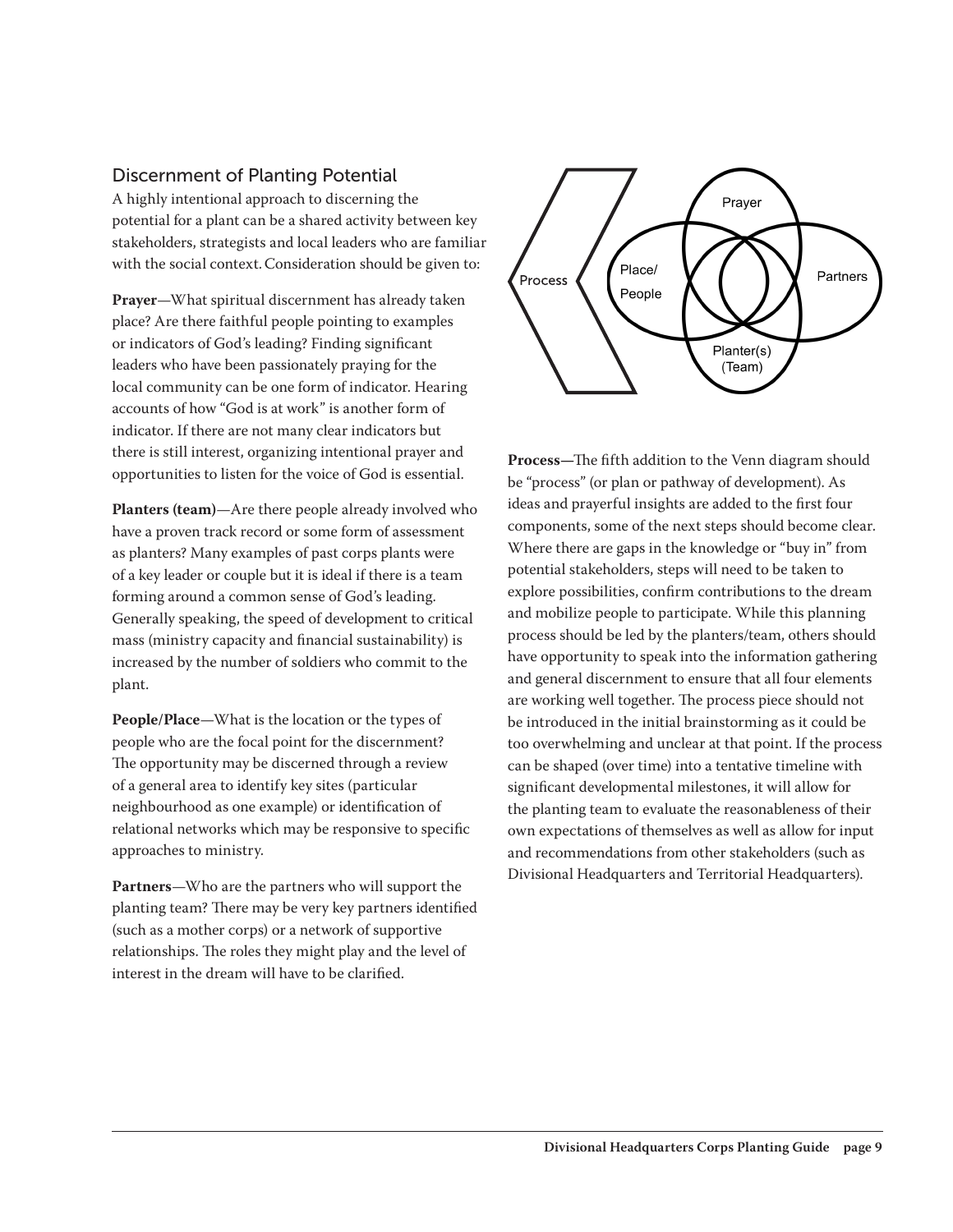### Finance

#### Divisional Administrative Process *Intentional Exploration (or Dreaming)*

Create opportunities for conversation about a potential opportunity and encouraging/supporting people who are willing to explore the possibility. Early engagement of appropriate conversation partners from the Divisional and Territorial Headquarters can increase positive conversation and allow key people to become advocates for the exploration.

#### *Program Proposal*

A guide is available from the Corps Ministries Department to adapt the Program Proposal to the specifics of a corps plant. Key information can assist those who review the Program Proposal to recognize the uniqueness of the community and understand the basic plan for development. The Corps Ministries Department is available to assist in the development and can review early drafts to prevent commonly missing information.

Expectations of the new plant in terms of future sustainability should be made explicit in the Program Proposal. The number of people and amount of donor income required to sustain the plant should be clearly stated and tested for feasibility.<sup>1</sup> Planting is an active exercise in faith, however prudent estimation can help avoid excessive subsidy or unrealistic expectations. Clarity on these issues can then allow for creative visioning of other outcomes such as life and community transformation.

#### *Budget*

A projected, multi-year financial plan is essential because:

• Financial sustainability is one of the typical points of contention which can cause a plant stress (or closure). The plan must cover the years of development (typically 5 to 10 years) to allow the stakeholders to envision a path towards sustainability.

- The contributions of the different partners can be clearly communicated.
- As conditions change, the budget can be referenced to adapt to the changes.
- When there are leadership changes, the budget provides a reference point as to prior commitments.

The budget should provide as many years as there is subsidy for the plant *plus one year* to indicate how the budget will adjust to the elimination of external plant funding.

Some options to consider as general patterns for financial support:

*Financial self-sufficiency* from the beginning of a new initiative is not typical in recent history but can be possible if certain conditions are met:

**Starting small**—Intentionally encouraging the development of a small initiative which does not have many people initially involved and either no budget or an intentionally limited budget can be possible. The following options have been considered or attempted:

- **Outposts**: Corps may designate soldier/adherent leadership for a ministry in a neighbouring community with supervision from the officer. In the past this has allowed for new exploration for ministry opportunities and offers leadership development for the volunteers.
- **Mission Initiatives**: Similar to outposts, these new ministries can be driven by soldier/adherent leadership with officer supervision. They follow the integrated mission process of engaging in conversations in a community, exploring dreams and out of the conversations attempting a new work.
- **Discipleship hubs/groups** can be a starting point for spiritual formation and leadership development.<sup>2</sup>

<sup>1.</sup> One estimate is to consider each adult who has mature Christian faith may be able to contribute a determined amount based on previous models (as an example \$1,000 per mature Christian a year). This formula approach should be affected by the income levels of community people as long term sustainability is considered. As common examples, individuals who have recently immigrated to Canada (specifically via refugee status) or those on government subsidy should be considered as having limited disposable income.

<sup>2.</sup> An example of a process which can foster interconnected discipleship groups is Infinitum.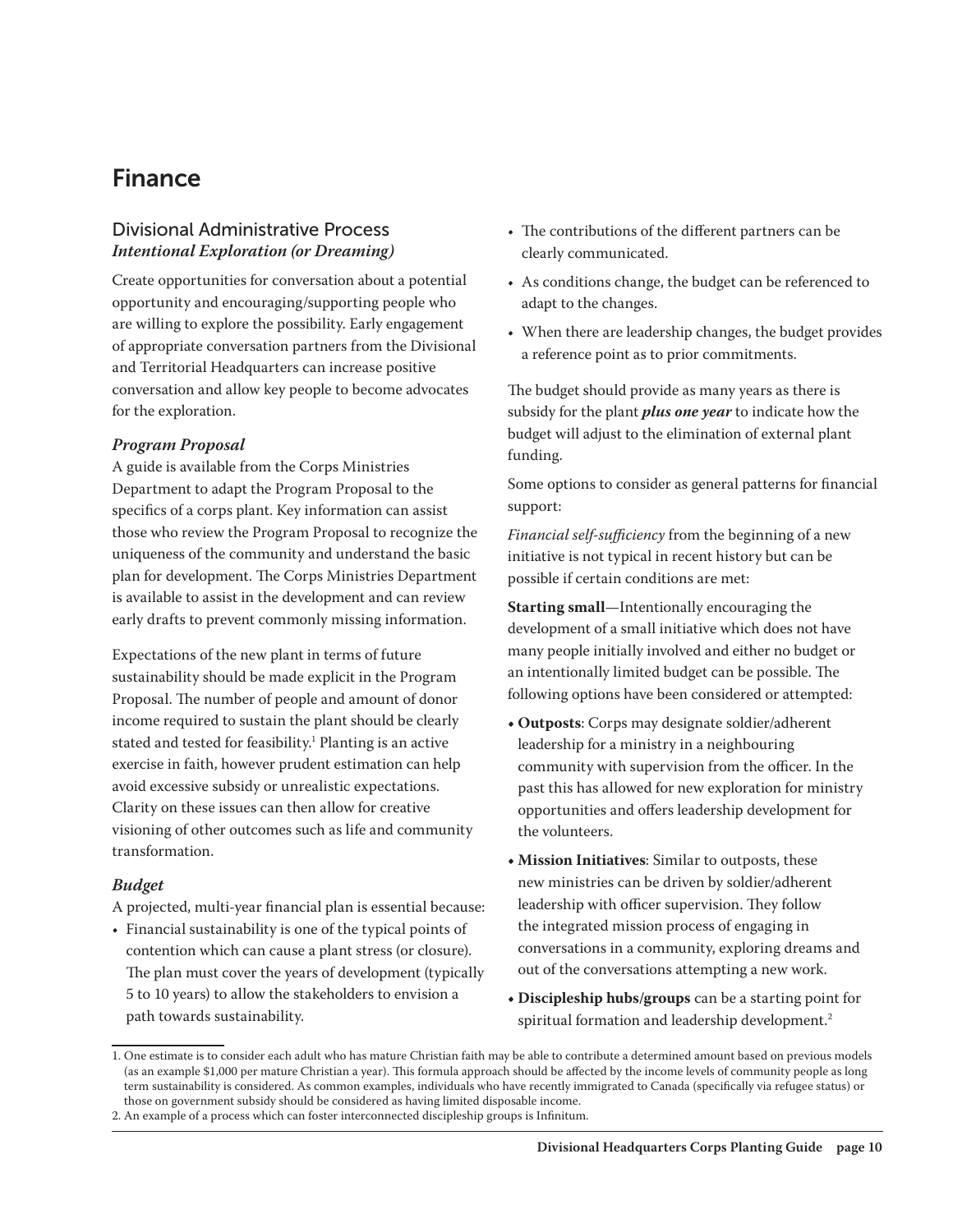- **Small/home/life/cell groups or house/micro churches**: These are primarily focused on spiritual disciplines of worship and study but should incorporate missional engagement with neighbours. With appropriate supervision and encouragement from corps officers or ministry unit leaders they could explore a developmental pathway which allows for greater breadth of ministry or a specialized focus.3
- **Pilot projects**: Any of the above options can be pilot projects. They are intentionally started with set objectives and usually with a timeline and milestones. The intent is to assess feasibility and learn so the sustainability of the project is actually secondary to the value of the lessons learned.

**Volunteer leadership**—In certain situations, volunteer leaders can establish a new work. Generally this has been done in the past with soldiers starting an outpost with limited ministry responsibilities and supervision by an officer of a nearby ministry unit. Starting a ministry house, where the living environment is also a place of ministry could be another example. Support (administration, program) and supervision from a neighbouring ministry unit may be necessary.

**Part-time staff** can work on developing the plant with lower overhead, however the expectations of pace of development must reflect the employment arrangements.

*• Internal "tentmaking"*—The funding for at least part of the salary is provided by an appointment to a community based ministry which allows the primary mandate of the ministry to be fulfilled while starting the new corps. Obviously the appointment must allow for positive contact with community people who can be invited to form

the new congregation and there must be a degree of scheduling flexibility to allow for pastoral and leadership development activity. The designation (and restrictions) can be clarified by the role description.

*• External "tentmaking"*—Arrangements might be made in exceptional circumstances<sup>4</sup> which allow for external employment however it is more complex than the internal option (for officers it can have significant taxation complications).5 It must provide sufficient funds to allow for time to be committed to ministry as well as the community contact and schedule flexibility.

#### **Starting a plant within an already established**

institution (community centre, recovery centre, shelter, etc.) can allow for full integration of the developing corps with support from the administration, staff, clients and surrounding community. The planter may have a role with the existing ministry unit (such as community outreach or integrated mission) and the plant may serve as a "wrap around" support for people in the community (some of whom may have left program but who would benefit from ongoing support and spiritual guidance).

**Large number of donors** (cartridges) who are committed to the new corps. Typically this involves sending enough people so that the collective "tithe" is sufficient for ministry sustainability.

<sup>3.</sup> Examples could include Alpha groups fostering relational evangelism or the role Celebrate Recovery groups play in supporting people and leadership development.

<sup>4.</sup> The statement "clearly authorized by my leaders" must be taken quite seriously by officers. Note: "Unless clearly authorized by my leaders in accordance with orders and regulations, I will not engage in secular employment, paid or unpaid, knowing that I have committed all my days and hours to Salvation Army officer mission and ministry" (O&R for Officers Volume O, Chapter 5, #9).

<sup>5.</sup> Note Divisional Commanders' Directive on "Tent-Making Ministry" dated August 13, 2008 for detailed consideration of the issues involved.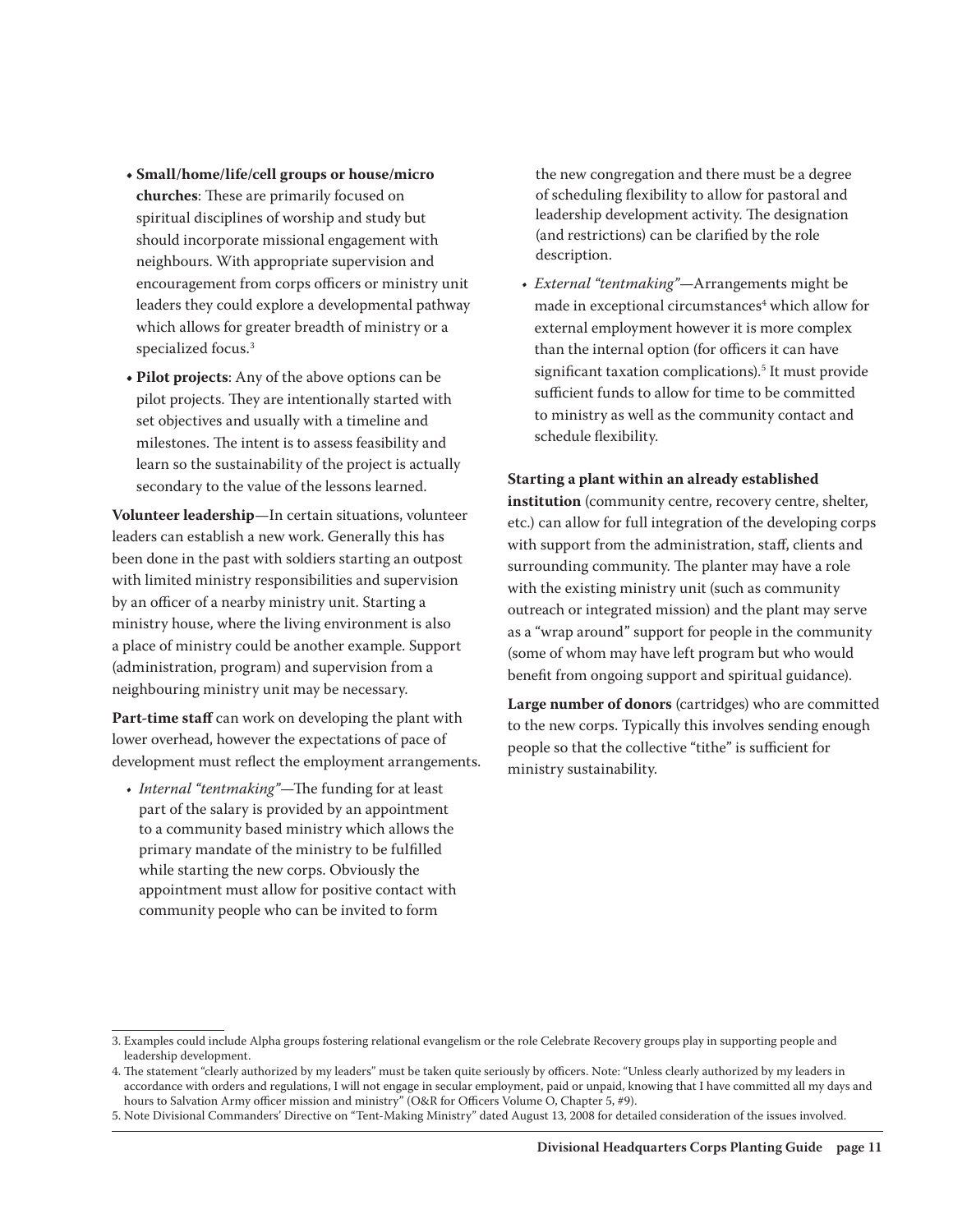#### *Moving from Financial Dependence to Self-Sufficiency*

While a limited number of plants may be designated as "mission corps" to establish ongoing financial support for a specialized ministry outcome in an impoverished community, most corps will be encouraged to work towards financial self-sufficiency. The decision on the length of subsidy should take into account the nature of the community being served, the starting nucleus of leaders (or "core" group) plus the potential for evangelism and leadership development from the field, and the overall strategy for starting the plant. If the community is relatively wealthy and there is a large core group of Christian leaders who are able to donate immediately (or people who quickly decide to follow Jesus and contribute their offerings as part of discipleship) and the strategy allows for operational budget to be covered by local funding sources quickly, then five years may be a reasonable length of time. Ten years will be more reasonable if the community being served is not wealthy or there is no core group of leaders or evangelism leading to personal commitment to the cause of Christ tends to be years (rather than weeks) to set milestones and expectations.

Subsidy has been made available for many corps plants through time-limited grants. Many plants require more than one source of subsidy during the start-up phase. Subsidy may come from a variety of sources, such as:

• Corps Plant Fund from Corps Ministries Department of Territorial Headquarters. The Corps Plant Fund Application must be attached to a Program Proposal. The application provides specific information not found in the Program Proposal and provides signatures indicating knowledge and support of the application. The Corps Plant Fund is available through a committee of the Corps Ministries Department and the application can be accessed via request to the Corps Ministries Secretary or appropriate consultant.

- Divisional Headquarters may have access to funds available from various sources (home mission, legacies, sale of properties) which may be able to be internally designated for planting.
- Thrift Store grants (as allowed or constrained by policy and current commitments).
- Grants or donations from individuals or ministries (such as corps committed to supporting a new local initiative).

#### *Spirituality and Finances in New Plants*

There is a link between spiritual and financial commitment in new plants.6 When community engagement is tied to financial response from the community there is a strong inclination to prayer and local ministry connections. A discerning balance is needed as too much subsidy can delay the development of local stewardship while insufficient funding could cause family strain and distract from ministry focus. Key strategic decisions must be made early in the planning process regarding the approach to stewardship as a part of discipleship. Consideration of the people in the community for whom the new corps is developing will be required—some neighbourhoods or municipalities are deeply affected by poverty and some networks of people (recent refugees as an example) do not have access to stable finances. These are obviously pastoral issues which must be considered with frankness and sensitivity.

<sup>6.</sup> Jared Siebert, *Gutsy* (Mississauga: New Leaf Network Press, 2016), 95-102.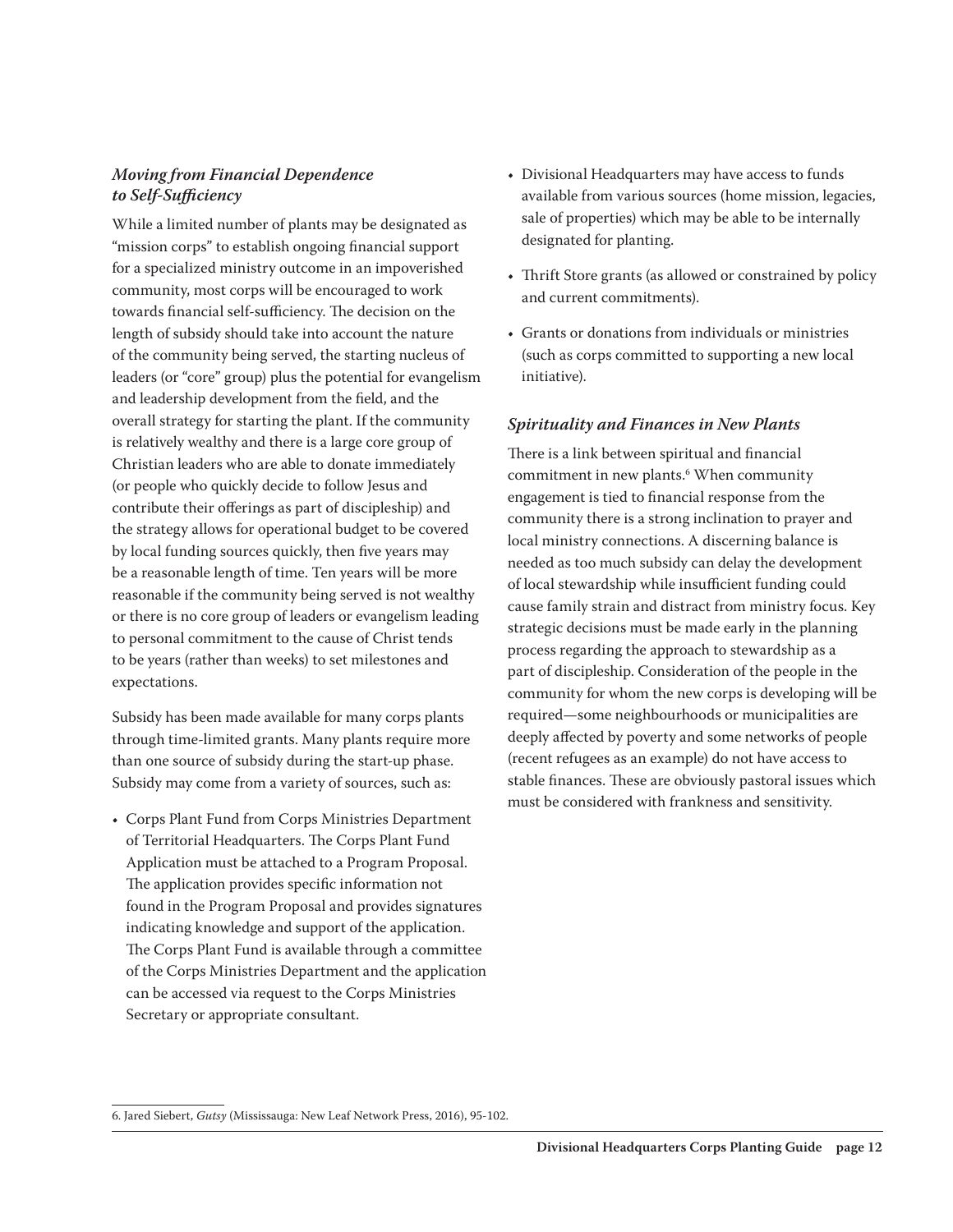# Personnel

#### *Planting Personnel Appointment Process*

Frequently, mission opportunities do not fit into a set schedule … however when there is opportunity to plan in advance, here is a pattern to coordinate with the normal appointment process.

| Month                                                                                                                             | Officer(s) as Planter(s)                                                                  | Non-Officer(s) as Planter(s)           |
|-----------------------------------------------------------------------------------------------------------------------------------|-------------------------------------------------------------------------------------------|----------------------------------------|
| June                                                                                                                              | Local preparation7                                                                        |                                        |
| July                                                                                                                              | CMD sends list of planters to Personnel<br>Start:<br>Department and Divisional Commanders | Initial engagement<br>(for July start) |
| August                                                                                                                            | Program Proposal finalized                                                                |                                        |
| Provide THQ (CMD) with draft for feedback Program Proposal<br>to DEB<br>September<br>Proposal for planter to Personnel Department |                                                                                           |                                        |
|                                                                                                                                   | CMD updates planter list for Personnel                                                    |                                        |
| October                                                                                                                           | Program Proposal to THQ                                                                   |                                        |
|                                                                                                                                   | CMD briefs Personnel on Program Proposal                                                  |                                        |
| November                                                                                                                          | Program Proposal approved                                                                 |                                        |
|                                                                                                                                   | Proposal for planter (Territorial)8**                                                     |                                        |
|                                                                                                                                   | DHQ budget adjustments                                                                    |                                        |
| December                                                                                                                          |                                                                                           |                                        |
| January                                                                                                                           | Budget submitted to include plant                                                         |                                        |
| February                                                                                                                          | Assignment of Personnel (Territorial)                                                     | Assessment / Hiring                    |
| March                                                                                                                             | Property/vehicle assignment                                                               | Connecting with                        |
| April                                                                                                                             | Personnel announcement                                                                    | THQ and DHQ resources                  |
| May                                                                                                                               | Re-evaluate divisional strategy                                                           |                                        |

<sup>7.</sup> Some examples: confirm basic community research, tentatively assess receptivity to the gospel and The Salvation Army, consider potential partners, provide some experiences to potential team members to assist them in discerning this area of ministry.

<sup>8.</sup> Appointment Consultation for Territory.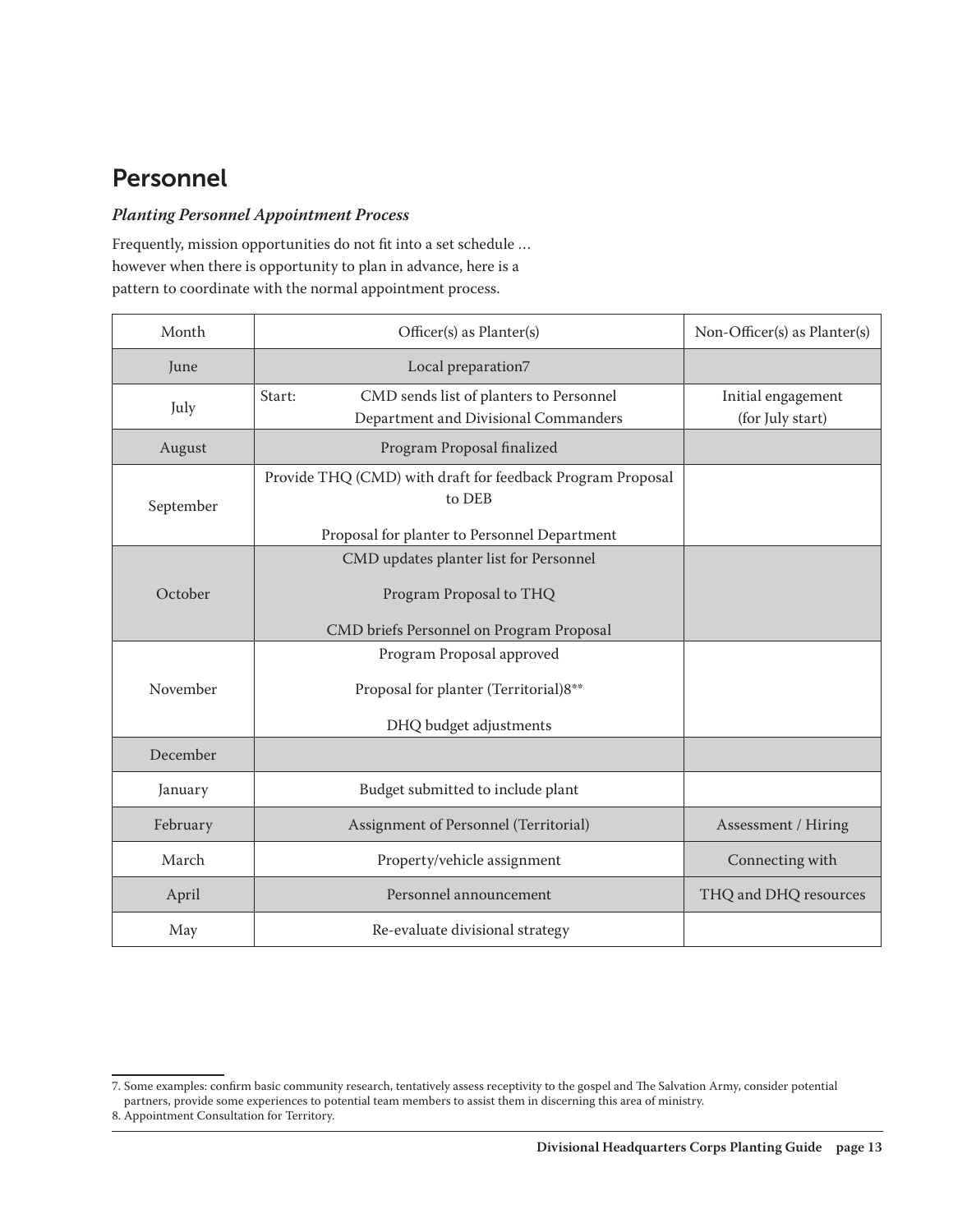#### *Discernment of Planting Personnel*

A checklist:

#### **Christian character and leadership competency**.

Generally for officers this has ample testing through the Training College admittance, training and then through appointments. For soldiers who are taking on leadership responsibilities under the supervision of an officer, past experiences, references and specific assessment and could all be beneficial in this process. Mentoring and training customized to the individual(s) may be required.

#### **Cultural fit with a particular community**:

- There are assessments which are designed to assist the mission worker with self-awareness. These resources may address awareness of "difference" or competence in communicating and working cross-culturally. Consideration of past experience with the people of the community where the plant is to take place may be very valuable.
- Certain leaders may have language or cultural experience which allows them to quickly adapt to a particular linguistic or cultural community (assumptions about a person's cultural experience must be avoided—ask questions to ensure understanding). This can be an excellent opportunity but discernment of spiritual fit and other aspects of assessment should not be neglected.

#### **Planting assessment**:

- Informal assessment takes place when someone is recognized as exhibiting or having potential for visionary, entrepreneurial congregational development. Unless the person conducting the assessment has had personal experience with new plants, this can be difficult to gauge.
- Formal assessment processes are available through the Corps Ministries Department. 9

**Personal wellness is important to sensitively consider**. There are a variety of very personal factors which should be explored. Mental and physical health should be taken into consideration. Family stability (health and stage of life of dependents) should also be a consideration. Planting tends to involve several seasons of ministry which are very intense spiritually, emotionally and relationally.

<sup>9.</sup> The Profile Assessment System (PAS) is a six hour interview process which has been used extensively by the Territory and results in a report which assess fit with a classic planter profile on thirteen characteristics. Similar to other forms of personal assessment, these reports are estimates for explicit reflection and discussion of the potential.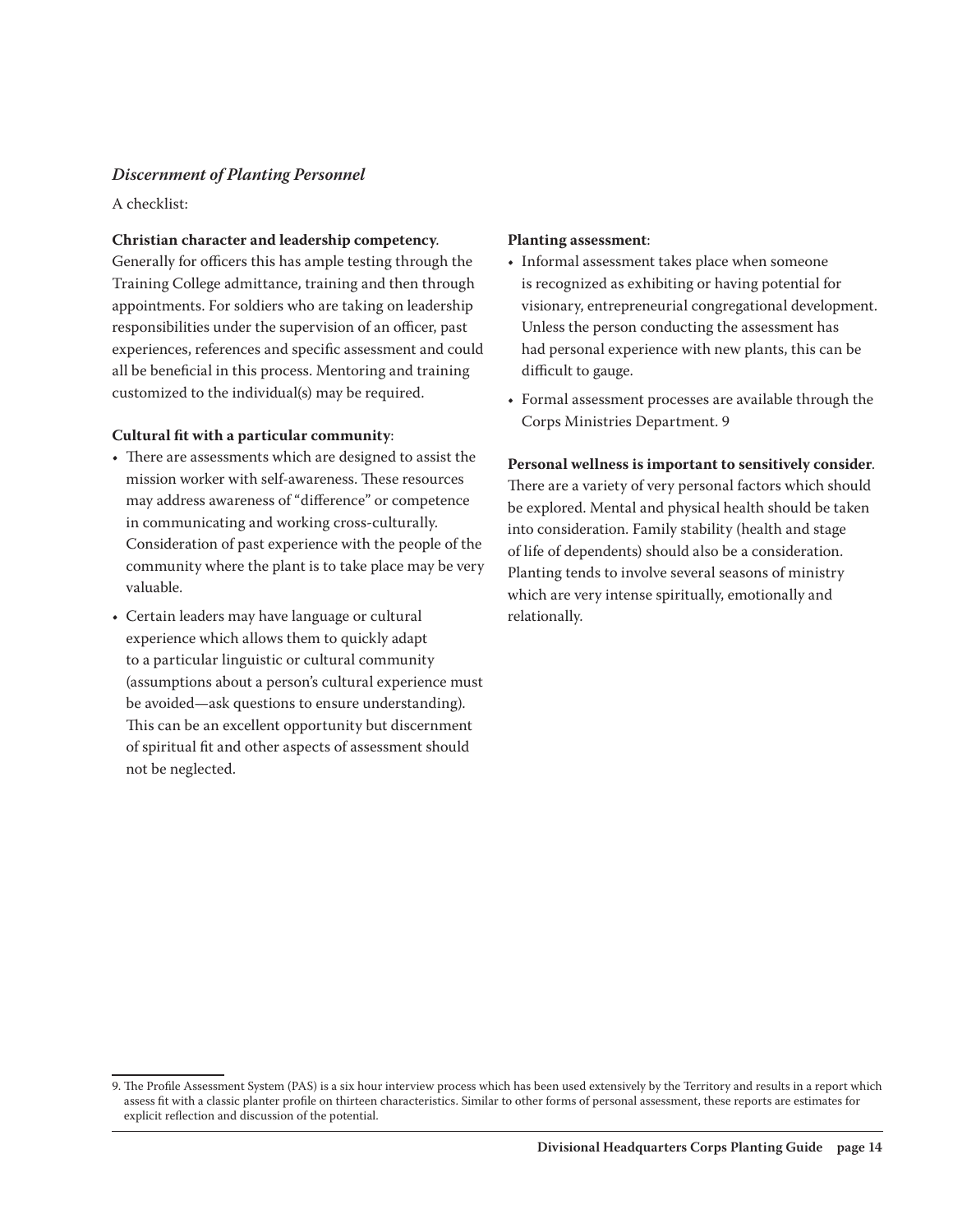# Supervision of Corps Plants

Leadership is an art form. Supervisory leadership of visionary/entrepreneurial leaders requires insight into uncertain futures and support of leaders who are frequently subject to intense situations. If "normal" leadership is ballet (coordinated and graceful, following a well-known storyline), planting leadership takes place in the midst of freestyle hip hop (constantly changing patterns that provoke, engage and draw attention). While there is a wide range of planting leadership styles, frequently planters are recognized as entrepreneurial or "apostolic" (in terms of being "sent" to establish new directions or opening new frontiers for the gospel $10$ ). This style of leadership tends to develop new forms of ministry which do not fit conventional patterns but which respond or attempt to proactively (often experimentally) engage the community for the sake of the mission.

Supporting people who are willing to take risks requires a willingness to listen and observe carefully and discern the "heart" of the endeavor. Early attempts at vision for a plant are generally "fuzzy" and require multiple conversations, times of reflection and contact with the community to refine the ideas. Ideally, evaluation also includes praise for innovation and requests for learning from the current plant to benefit the broader Army. Striking a balance between traditional forms and recognizing new forms of the tradition allows for development of new approaches to corps which can demonstrate a specific purpose in fulfilling the mission. While the Territory can champion innovation and share examples from the field, the divisions really provide the opportunity for "research and development" and ensure innovators have a voice, are recognized and receive appropriate support and guidance. Engaging the participants in the new plant in relationship building with other corps and divisional initiatives can assist in their identification with the broader mission and organization.

Accountability must be relational rather than formal and clinical. Careful listening to understand the planters' intentions and achievements is necessary to avoid miscommunication. Encouragement and highlighting the value of adapting to the realities which emerge in the planting process can be helpful in achieving change and maintaining relationship. Direction regarding effective communication with stakeholders (including Divisional Headquarters), recognition of policy issues and redirection when there are concerns is possible within a supportive relationship. Evaluation frameworks will need to be updated regularly as change and adaptation are hallmarks of planting, particularly in the early years.

One key divisional (and Personnel Department) issue is succession planning for planting leadership. Ensuring there is a good fit between incoming leaders and the new corps has frequently been viewed as essential to ensuring development continues rather than destabilizing the new plant. Leadership development from within the new plant has been one approach to bridging to the next generation of corps officers. Bringing potential leaders into contact with the plant in advance to test fit has been an additional strategy. Appointments are delicate and interconnected with the broader trends within the Territory, but it should be recognized that the officers who follow the planters will need to have an ability to embrace (and enhance) the specific approach to ministry of this new corps this requires special attention. At the 2014 Planting Roundtable, this was a highlighted issue addressed by leaders who have planted in the Territory.

<sup>10.</sup> Alan Hirsch and Tim Catchim. The Permanent Revolution (San Francisco: Jossey-Bass, 2012), 98-110.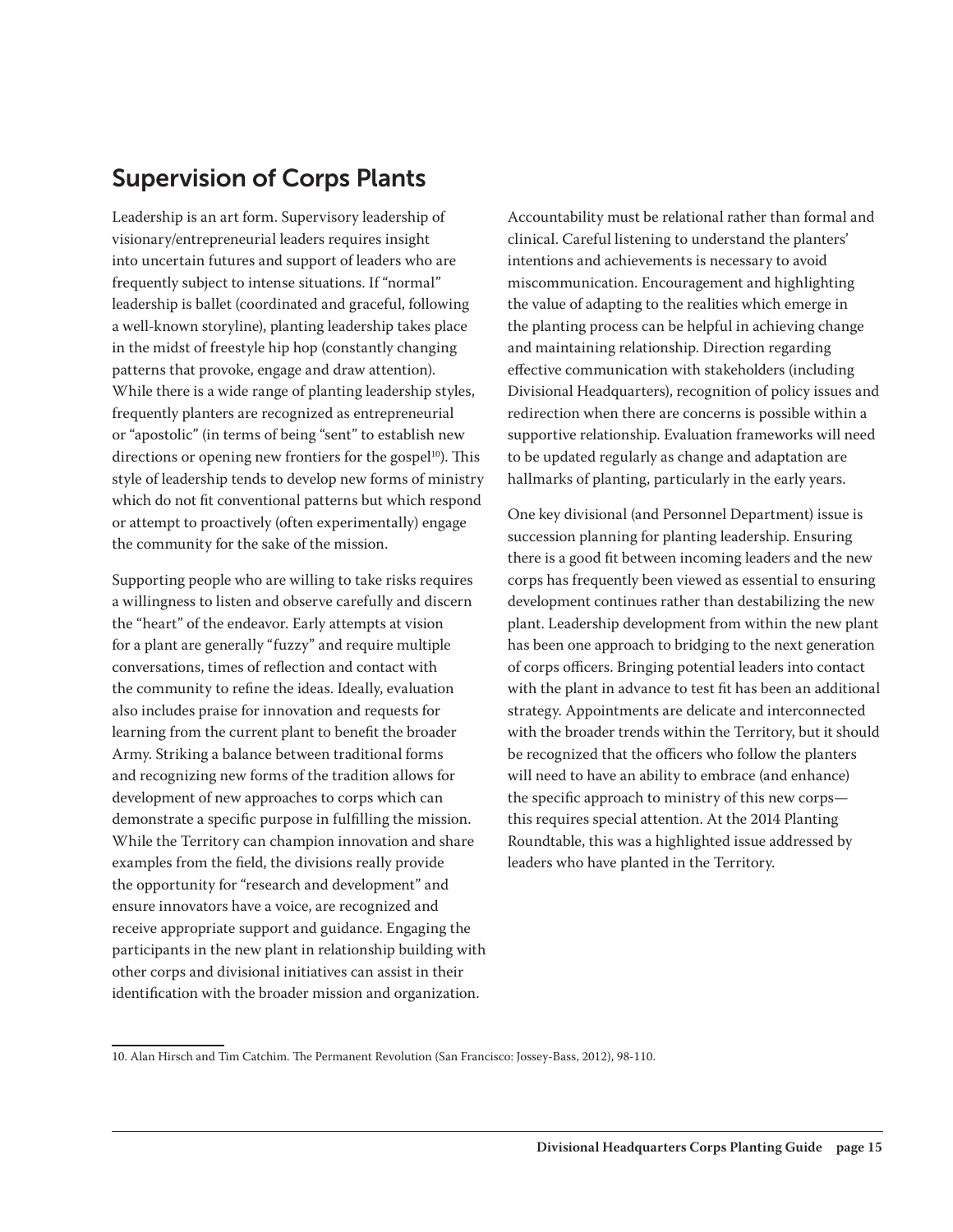Several considerations which have been important in the Territory's experience of planting are:

**1. Championing planting** as a mission activity along with the various other worthwhile ministries of The Salvation Army. Typically plants in the Territory have had champions among the divisional leadership who have offered permission and encouragement in the process.

**2. Brokering support for the new initiative** and its leaders among the surrounding ministry units. Typically nearby leaders and ministry units require ongoing information and updates to answer their questions and provide them with opportunities to demonstrate their support. Ideally the new plant fosters excitement about mission which can be beneficial to the other regional ministries.

**3. Establishing a supportive framework** for multiple partners to actively understand their different roles and effectively work together so that the planter(s) and team experience the broader Salvation Army as being "for them" in the process. Morale is a challenge in risky, entrepreneurial ventures and appropriate encouragement and direction is essential.

**4. Facilitating support systems** for the planting process. This can mean access to administrative support, assistance with administrative process (Program Proposal, etc.) and awareness of typical planting specific resources available. The Corps Ministries Department has facilitated access to inspirational opportunities (interdenominational meetings with other planters, congresses and media), coaching, training opportunities and consultants with specific areas of specialization.

#### **5. Encouraging the development of reflective**

**practices** which will aid the "action" of planting. Specific pieces which may appear to be purely administrative ("jumping through hoops") actually can serve for a team's reflection and for effective communication with multiple stakeholders. Examples are:

- Program Proposal as an initial planning document for discussion among different levels of the organization. Some require revision as new developments occur in the plant.
- Multi-year budget to map out a strategy towards financial self-sufficiency.
- A timeline or plan to allow multiple partners to discuss timing and milestones to allow for appropriate support to be applied at appropriate times. The timeline typically requires adaptation as community receptivity is experienced and as the initial team and early congregation go through various changes.

**6. Establishing good communication channels** between the planting team, Divisional Headquarters, Territorial Headquarters and other potential supportive ministry units or departments within The Salvation Army.

**7. Engaging not only the planter(s) but also the team** (and growing corps) in consultations and divisional leadership development opportunities to encourage identification with the Army.

**8. Monitoring progress and offering feedback**

(particularly related to organizational expectations) frequently and with an emphasis on healthy development.

**9. Facilitating discernment for struggling plants regarding pathways** forwards or good closure process to allow for debriefing of the participants, learning for the Territory and appreciation and next steps for the leaders.

**10. Ensuring preparation of the corps plant** and assisting in the process of succession is essential when it is time for the founding officers/leaders to move to their next appointment.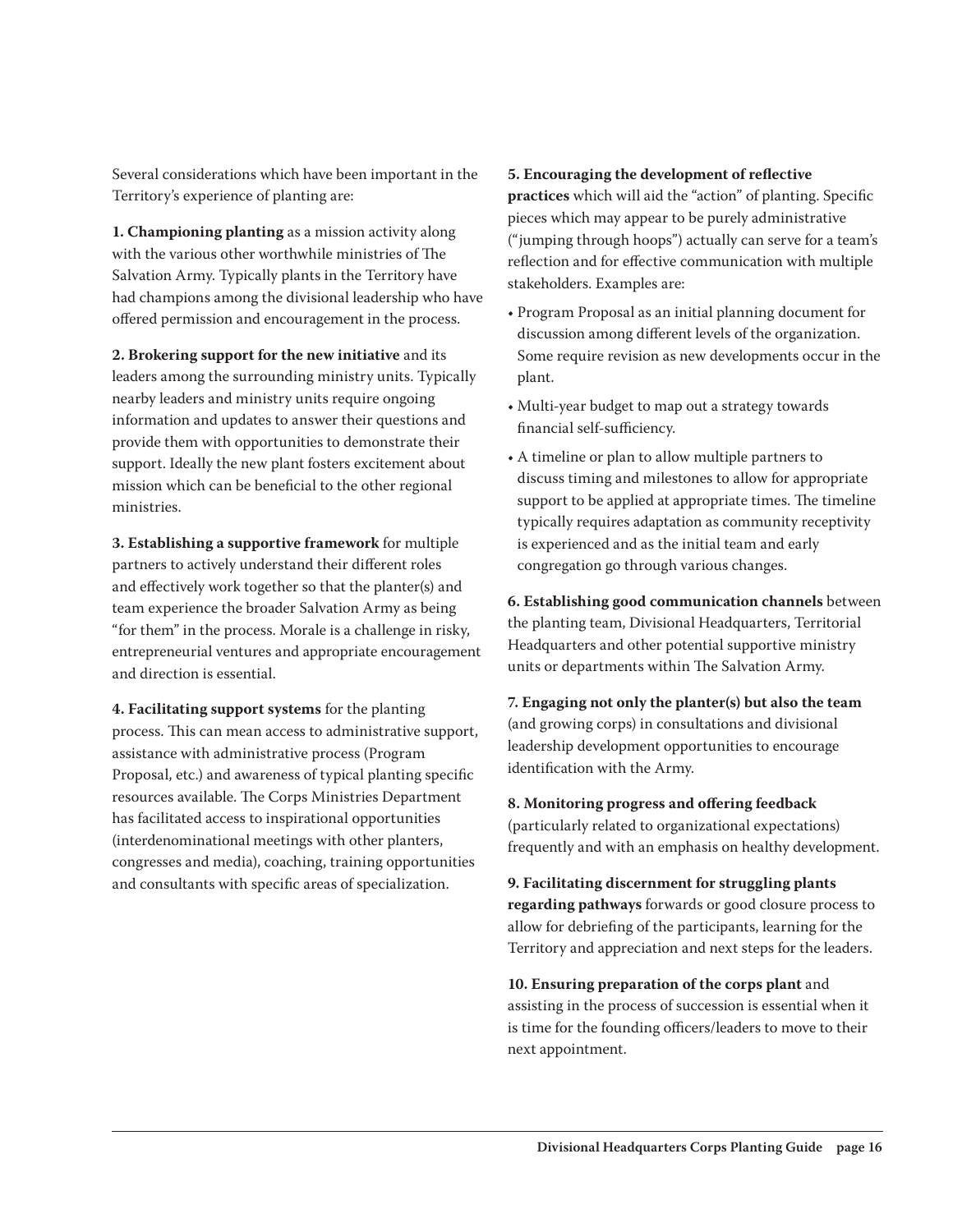### Overview of Planting Process and Key Milestones



There are several factors which affect the rate of development of new plants:

**Team composition**—The visionary and implementation experience, community connections, talents and skills of the planter(s) and team. Some plants are "slow boil" and gradually develop as the team accomplishes incremental developmental milestones. Some teams are able to move to leadership development and financial sustainability more quickly (less than 5 years) because of internal capacity. Internal capacity refers both to the willingness to try new approaches, evaluate effectiveness and make changes to the plan AND to the number of mature, experienced and gifted leaders with substantial community connections who are part of the initial planting team.

**Community composition**—Different communities across Canada and Bermuda are facing different issues. The specific issues facing individuals or relational networks within a geographic location varies widely. Diversity and rate of change in local communities is accelerating with changes in technology and society at large. How receptive people are to the gospel and invitations to become part of a congregation varies greatly but seems to be slowing new plant development in general as secularization (and suspicion of religion) affects Western societies.

**Time balance**—There is a relationship between amount of time available (through staff and volunteers) and ability to develop new ministry initiatives. This is affected by: leadership capacity of mature Christians available to assist the plant, good process for leadership teams, appropriate organizational development for the stage of the plant, planning and implementation, and amount of time available for community engagement relative to other activities (administration, financial negotiation, meetings away from the local community, etc.).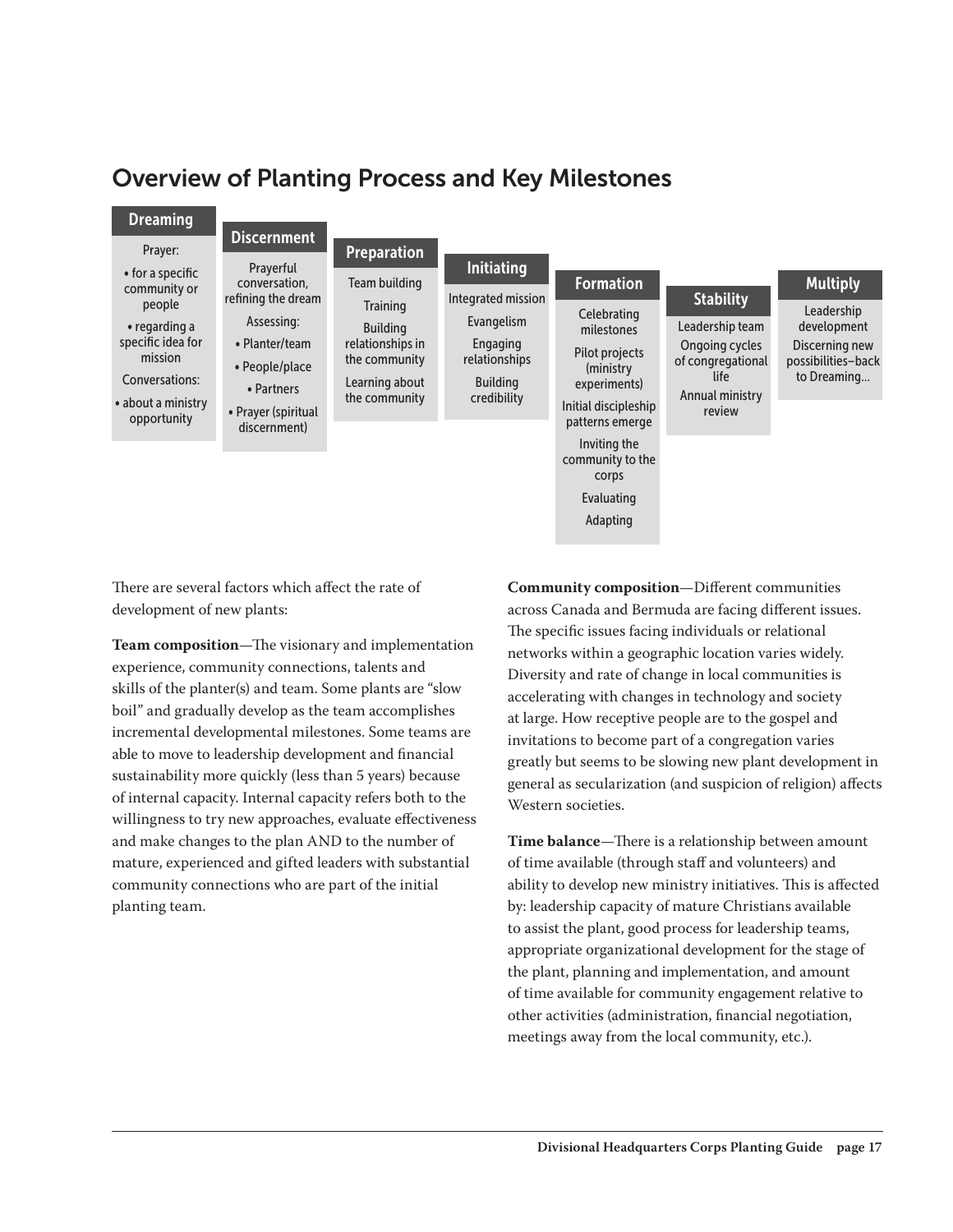### When Planting Does Not Go Well

A highly relevant metaphor for the planting experience is a rollercoaster. There are frequently twists and turns which leave many people wondering about the likelihood of success and the danger of failure. God is sovereign and loves each of the people on the adventure but at times the stakeholders may question how the Holy Spirit will provide important ingredients for success. The intent of the new corps is to provide a discipling community for people who have been affected by brokenness and it is important to recognize that at times there are mistake or difficult issues arise which can affect the health of the plant. Supervisors will need patience and care for people in the intensity of the situation and help them clarify the constructive options for a way forward.

Within The Salvation Army there are three "end scenarios" which generally close a corps plant:

**1. The people associated with the plant dwindle** (through physical relocation to another community)

or leave (they become emotionally disconnected from the reason they were once committed to the plant) leaving the leaders without people to lead. Variations in numbers of people are common in the early developmental stages, but a general exodus can cause the planting team to decide to quit.

**2. The key leaders on the planting team decide to stop** without any succession of new leaders. This can happen through ministry fatigue (burnout or low morale), conflict which is deemed to be too damaging for immediate reconciliation, new ministry assignments or as a recognition of unfulfilled expectations (lack of anticipated growth or sustainability).

**3. A decision by Divisional Headquarters to close the plant**. This may happen through recognition of scenario #1 or #2 or through the failure of the plant to achieve certain milestones which divisional leadership decided was a necessary component to continue support. This is why clarity of communication between Divisional Headquarters and the planting team is essential. Having mutually agreed upon reference points (in the Program Proposal or subsequent timelines or strategic plans) can facilitate clarity in communication. Clarity around budget expectations can be a key point of contention between Divisional Headquarters and planters and deserves special attention (particularly as leadership roles may change over time). As the supervisor for the plant, Divisional Headquarters (whoever is representing the Divisional Commander as liaison with the plant, in most cases the Area Commander) reserves the authority to make this decision and in certain situations can play a constructive role in identifying the need for closure.

When a plant closes, there are some general relational follow up items which are important:

- **• Care for the planting team**, some of whom may have sacrificed intensely for the cause. Most of the team will go through a grieving process and critical reflection on their gifting and calling.
- **• Opportunities for individuals connected to the** plant to be cared for by another congregation.
- **• Investigation into the impact** closure has on the local community.
- **• Debriefing of the experience** and sharing what has been learned for the sake of future planting initiatives. In order to request sharing from the people involved in the closed plant, it will be important to monitor when the timing is right. This needs to be a part of the recovery process for people involved rather than another experience of the tragedy.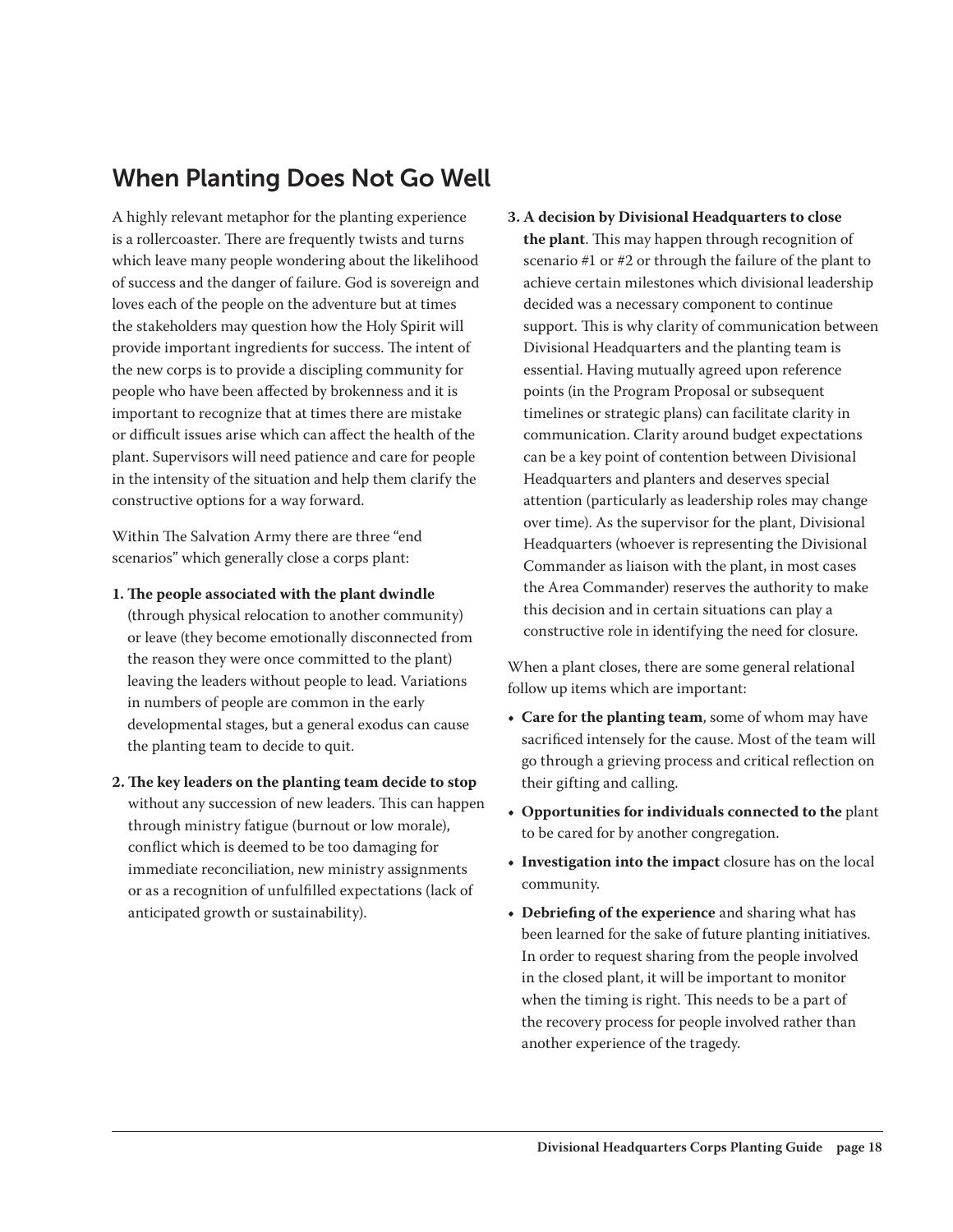# Developments in Territorial Strategy

#### Resources for Corps Planters

Some resources may be provided locally while others may be coordinated through the Corps Ministries Department:

- **Coaching** is widely recognized as a key resource.<sup>11</sup> The coach should not be in a supervisory role and a coaching agreement can spell out important issues such as confidentiality and reporting to Divisional Headquarters. Every planter(s) should have a coach and they should participate in the selection of a coach to ensure a good relational fit. If a coach from another area of ministry (or outside of the organization) is selected, the planting consultant can provide additional material to guide planters through the development of planting process.
- **• Intensive and time sensitive training in planting** can be beneficial for planters who do not have prior experience. Explanation of approaches to community research, developing a congregational identity, evangelism and discipleship can accelerate the development of the plant. Development of a pathway for congregational development can assist in both planning and explaining the process.
- **• Some training may be specific to the context** (such as in an multi-religious community) or to the model of plant being developed or specific approach (house church, integrated mission, etc.).
- **• Ecclesiological teaching from a Salvationist perspective** can be beneficial for planters who are new to The Salvation Army.
- **• Consultation** from those who have experience planting or have acquired training can provide outside perspectives.
- **• Peer support networks** can provide opportunities for planters to learn from, and pray for, each other.

Ongoing development of leaders within The Salvation Army who have expertise in offering these resources is a necessary task. The greater the competency and enthusiasm of Salvationists for these tasks the less dependency there will be on outside organizations to provide resources for Salvation Army planters.

Interdenominational partnerships are sometimes used to share expertise, develop resources and reduce costs. Partnership with other organizations in sharing resources for planters can be a cost effective way of supporting planters however there are the following considerations:

- **• Theological compatibility**—Most Christian denominations or parachurch organizations will have similar theology on basic issues, however some may have a very different view on a particular topic (such as women in leadership roles) or may have a very different perspective on mission or theological reflection.
- **• Relationship with planters**—The relational invitations provided by the organization sharing resources should not focus on drawing Salvationist planters into their relational networks to the exclusion of building relationships among other Salvationists. Typically this is a reason why denominations focus resources on assisting planters in the early stages of the process—to build rapport and lay the foundations for an effective working relationship. Encouraging positive relationship of planters to The Salvation Army will be very helpful during times when difficult issues must be dealt with in the supervisory relationship
- **• Collaborative partnership** –. Inviting input from The Salvation Army representatives into whatever resources are made available will allow for constructive investment in the future and sensitivity to specific needs of the Territory's planting strategy. While this may seem common sense, some planting resource groups function more like businesses which market a product to customers rather than functioning as collaborative partners.

11. Lifeway Research. *Pray, Equip, Share Jesus: 2015 Canadian Church Planting Survey.*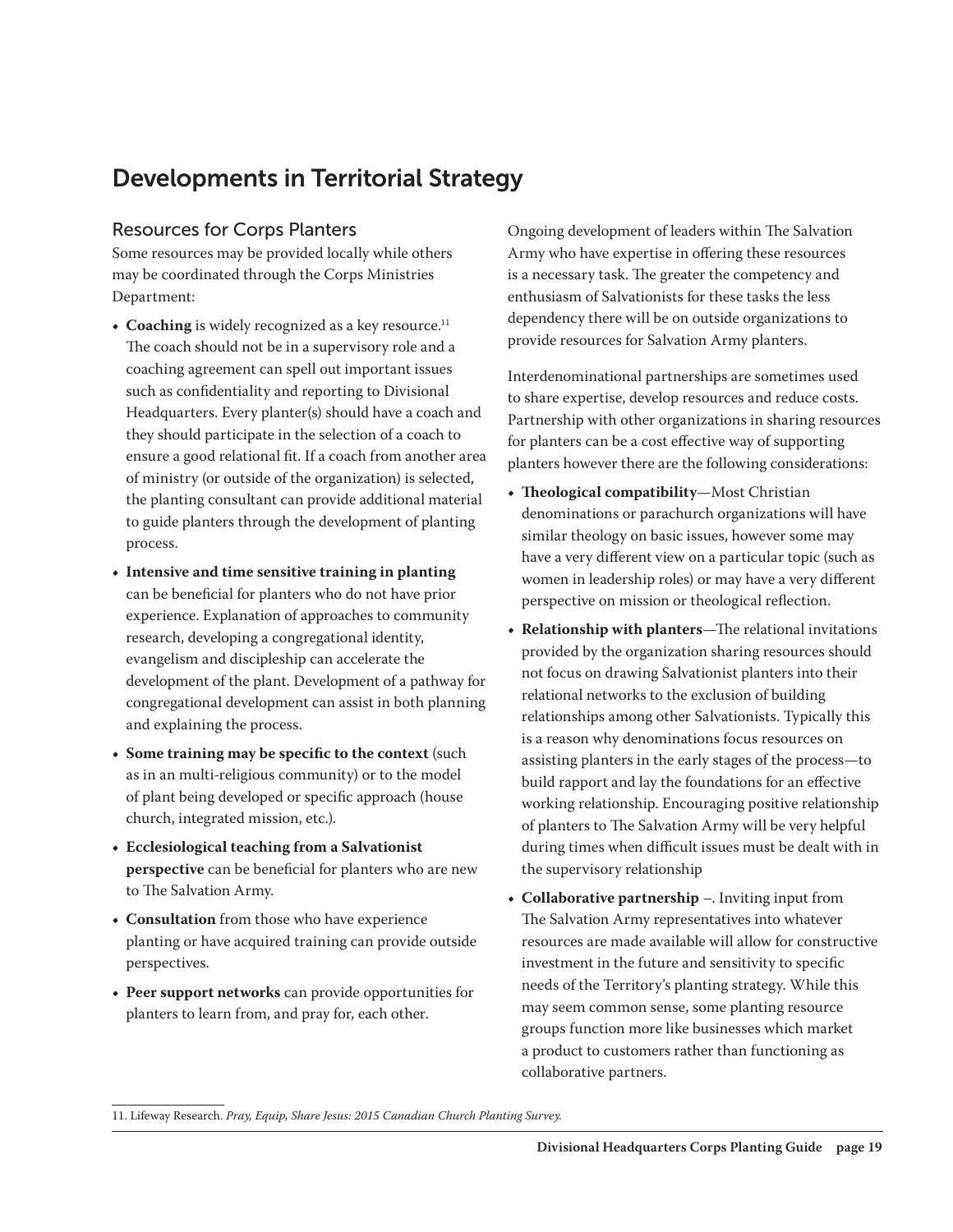# Ongoing Development of THQ / DHQ / Frontlines Systems for Corps Planting

The intent of this chart is to map out a preferred developmental pathway for the Territory. Stage 1 represents minimal development of a planting culture and integrated systems to support planting. Stage 5 represents a high degree of frontline, ministry unity (MU) initiative in planting with substantial support being provided through Divisional Headquarters (DHQ) and Corps Ministries Department (CMD) partnership.

| <b>STAGE</b>   | "WHAT DOES IT LOOK LIKE?"                                                        | <b>CMD ROLE</b>                                                                                            | <b>DHQ ROLE</b>                                             | <b>MU ROLE</b>                                             |
|----------------|----------------------------------------------------------------------------------|------------------------------------------------------------------------------------------------------------|-------------------------------------------------------------|------------------------------------------------------------|
|                | THQ promoting planting and<br>DHQ reacting to occasional MU<br>sponsored groups. | Resourcing/promoting <sup>12</sup>                                                                         | Reacting <sup>13</sup>                                      | Occasional <sup>14</sup> or<br>unintentional <sup>15</sup> |
| 2              | THQ retroactively reacting to<br>DHQ initiatives.                                | Resourcing/reacting                                                                                        | Initiating <sup>16</sup>                                    | Responding <sup>17</sup> to<br><b>DHQ</b>                  |
| 3              | THQ proactively partnering with<br>DHQ initiatives.                              | Resourcing/partnering <sup>18</sup>                                                                        | Initiating                                                  | Responding to<br><b>DHQ</b>                                |
| 4              | DHQ promoting strategy with<br>THQ support and buy in from<br>MU <sub>s</sub> .  | Resourcing/training <sup>19</sup> /<br>facilitating strategy<br>development                                | Strategizing <sup>20</sup>                                  | Initiating                                                 |
| $\overline{5}$ | MU presenting strategy, DHQ/<br>THQ partnering.                                  | Coordinating <sup>21</sup> , partnering<br>in strategy development,<br>training & philosophy <sup>22</sup> | Resourcing/training/<br>facilitating strategy <sup>23</sup> | Strategizing and<br>initiating local<br>opportunities      |

A comment on the terms in the chart—please note that none of the terms are intended to be negative, any form of mission activity is positive, however mission activity can benefit further from intentionality, planning for sustainability and a multiplication perspective.

What does success look like? Success is not only a matter of increasing the number of new initiatives over time (recognizing that unless there are national spiritual revivals in Canada and Bermuda, discipleship will often

be a slow, intentional investment) but also increasing partnership and frontline ownership and direction for new initiatives. The more new initiatives which develop (with strategic mission reflection), the higher the likelihood of salvation and formation of spiritual hubs which can become corps. The increasing rate of change of Western societies and the increasing diversity of our communities requires new mission initiatives to learn how to partner with what God is doing among our neighbours.

<sup>12.</sup> Promoting: Encouraging the initiation of new plants.

<sup>13.</sup> Reacting: Responding to immediate opportunities already in process of development.

<sup>14.</sup> Occasional: Natural development from evangelism which was not intentionally planned or a reaction to either having a large number

of congregants in a neighbouring community or space constraints of the meeting hall.

<sup>15.</sup> Unintentional: Corps splits or necessary relocations—a reactive response to a new group emerging.

<sup>16.</sup> Initiating: Intentional development of individual planting initiatives.

<sup>17.</sup> Responding: Acting in response to a recommendation or requirement. Dialogue and reflection involved in developing the planting process.

<sup>18.</sup> Partnering: Intentional communication to plan and implement together.

<sup>19.</sup> Training: Intentional development of resource providers (train-the-trainer).

<sup>20.</sup> Strategizing: Intentional development of multi-year plans for development of new corps (multiplication process).

<sup>21.</sup> Coordinating: Providing access to multiple partners and enabling constructive conversation and shared effort among partners.

<sup>22.</sup> Philosophy: "Big picture" of theological and practical priorities, societal trends, evaluative grid for effective partnerships, etc.

<sup>23.</sup> Facilitating strategy: Providing encouragement and aid in development of strategy.